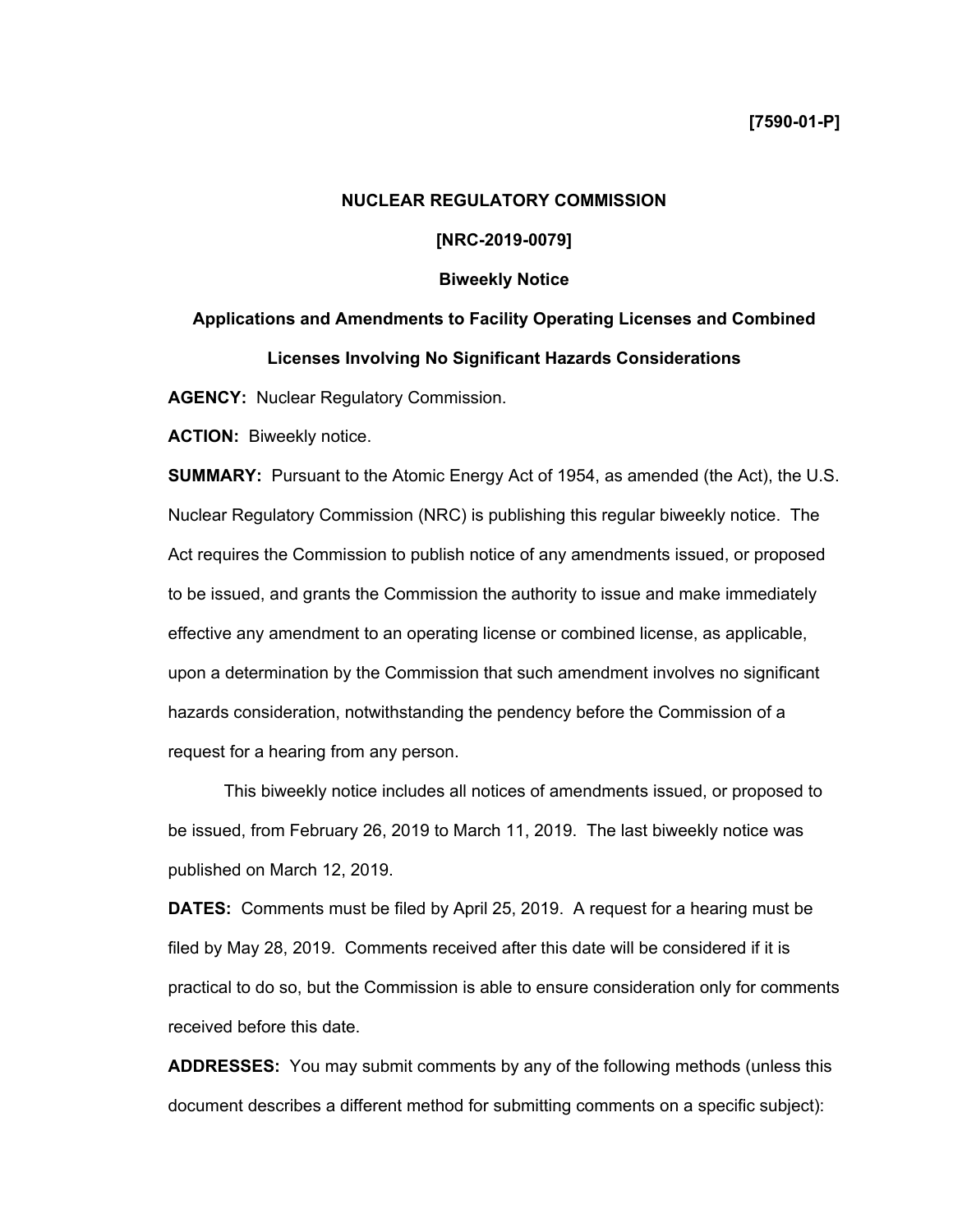• **Federal Rulemaking Web Site:** Go to http://www.regulations.gov and search for Docket ID **NRC-2019-0079**. Address questions about NRC dockets IDs in Regulations.gov to Jennifer Borges; telephone: 301-287-9127; e-mail:

Jennifer. Borges@nrc.gov. For technical questions, contact the individual(s) listed in the FOR FURTHER INFORMATION CONTACT section of this document.

• **Mail comments to:** Office of Administration, Mail Stop: TWFN-7-A60M,

U.S. Nuclear Regulatory Commission, Washington, DC 20555-0001, ATTN: Program Management, Announcements and Editing Staff.

 For additional direction on obtaining information and submitting comments, see "Obtaining Information and Submitting Comments" in the SUPPLEMENTARY INFORMATION section of this document.

**FOR FURTHER INFORMATION CONTACT:** Ikeda Betts, Office of Nuclear Reactor Regulation, U.S. Nuclear Regulatory Commission, Washington DC 20555-0001; telephone: 301-415-1959, e-mail: Ikeda.Betts@nrc.gov.

## **SUPPLEMENTARY INFORMATION:**

#### **I. Obtaining Information and Submitting Comments**

A. Obtaining Information

Please refer to Docket ID **NRC-2019-0079**, facility name, unit number(s), plant docket number, application date, and subject when contacting the NRC about the availability of information for this action. You may obtain publicly-available information related to this action by any of the following methods:

• **Federal Rulemaking Web Site:** Go to http://www.regulations.gov and search for Docket ID **NRC-2019-0079**.

#### • **NRC's Agencywide Documents Access and Management System**

**(ADAMS):** You may obtain publicly-available documents online in the ADAMS Public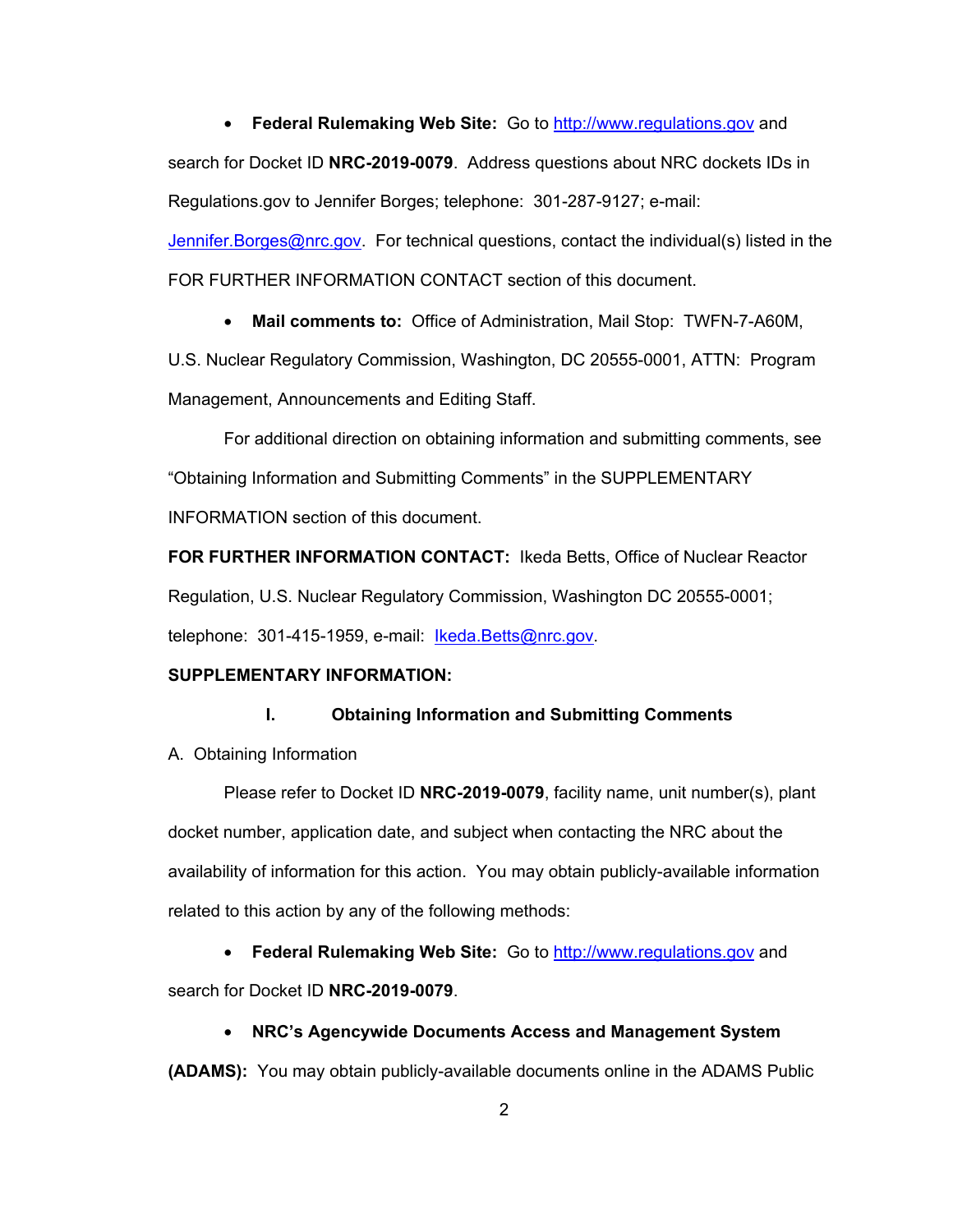Documents collection at http://www.nrc.gov/reading-rm/adams.html. To begin the search, select "Begin Web-based ADAMS Search." For problems with ADAMS, please contact the NRC's Public Document Room (PDR) reference staff at 1-800-397-4209, 301-415-4737, or by e-mail to pdr.resource@nrc.gov. The ADAMS accession number for each document referenced (if it is available in ADAMS) is provided the first time that it is mentioned in this document.

• **NRC's PDR:** You may examine and purchase copies of public documents at the NRC's PDR, Room O1-F21, One White Flint North, 11555 Rockville Pike, Rockville, Maryland 20852.

B. Submitting Comments

Please include Docket ID **NRC-2019-0079**, facility name, unit number(s), plant docket number, application date, and subject in your comment submission.

The NRC cautions you not to include identifying or contact information that you do not want to be publicly disclosed in your comment submission. The NRC will post all comment submissions at http://www.regulations.gov as well as enter the comment submissions into ADAMS. The NRC does not routinely edit comment submissions to remove identifying or contact information.

If you are requesting or aggregating comments from other persons for submission to the NRC, then you should inform those persons not to include identifying or contact information that they do not want to be publicly disclosed in their comment submission. Your request should state that the NRC does not routinely edit comment submissions to remove such information before making the comment submissions available to the public or entering the comment into ADAMS.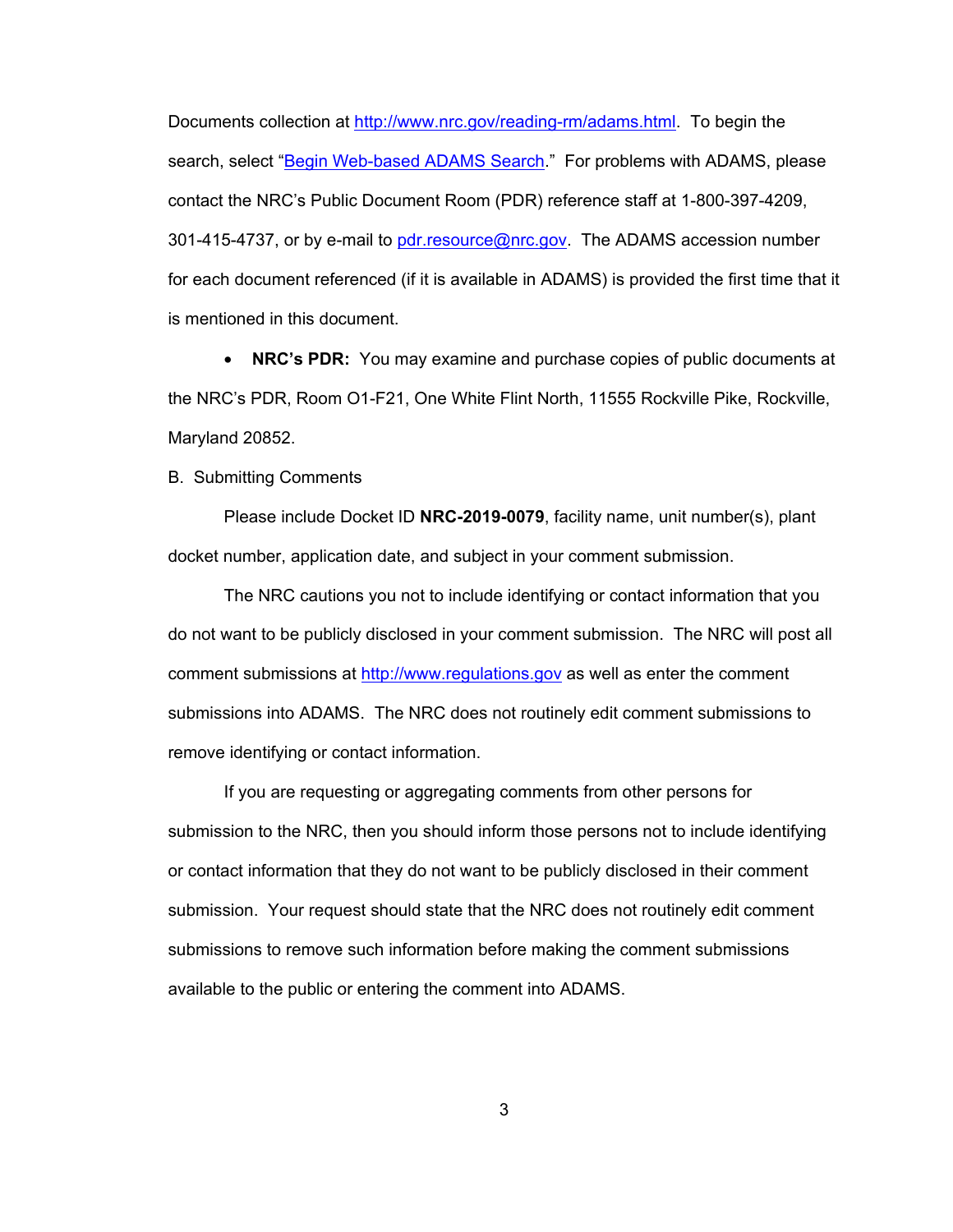#### **II. Background**

 Pursuant to Section 189a.(2) of the Atomic Energy Act of 1954, as amended (the Act), the U.S. Nuclear Regulatory Commission (NRC) is publishing this regular biweekly notice. The Act requires the Commission to publish notice of any amendments issued, or proposed to be issued, and grants the Commission the authority to issue and make immediately effective any amendment to an operating license or combined license, as applicable, upon a determination by the Commission that such amendment involves no significant hazards consideration, notwithstanding the pendency before the Commission of a request for a hearing from any person.

# **III. Notice of Consideration of Issuance of Amendments to Facility Operating Licenses and Combined Licenses and Proposed No Significant**

## **Hazards Consideration Determination**

The Commission has made a proposed determination that the following amendment requests involve no significant hazards consideration. Under the Commission's regulations in § 50.92 of title 10 of the *Code of Federal Regulations* (10 CFR), this means that operation of the facility in accordance with the proposed amendment would not (1) involve a significant increase in the probability or consequences of an accident previously evaluated; or (2) create the possibility of a new or different kind of accident from any accident previously evaluated; or (3) involve a significant reduction in a margin of safety. The basis for this proposed determination for each amendment request is shown below.

The Commission is seeking public comments on this proposed determination. Any comments received within 30 days after the date of publication of this notice will be considered in making any final determination.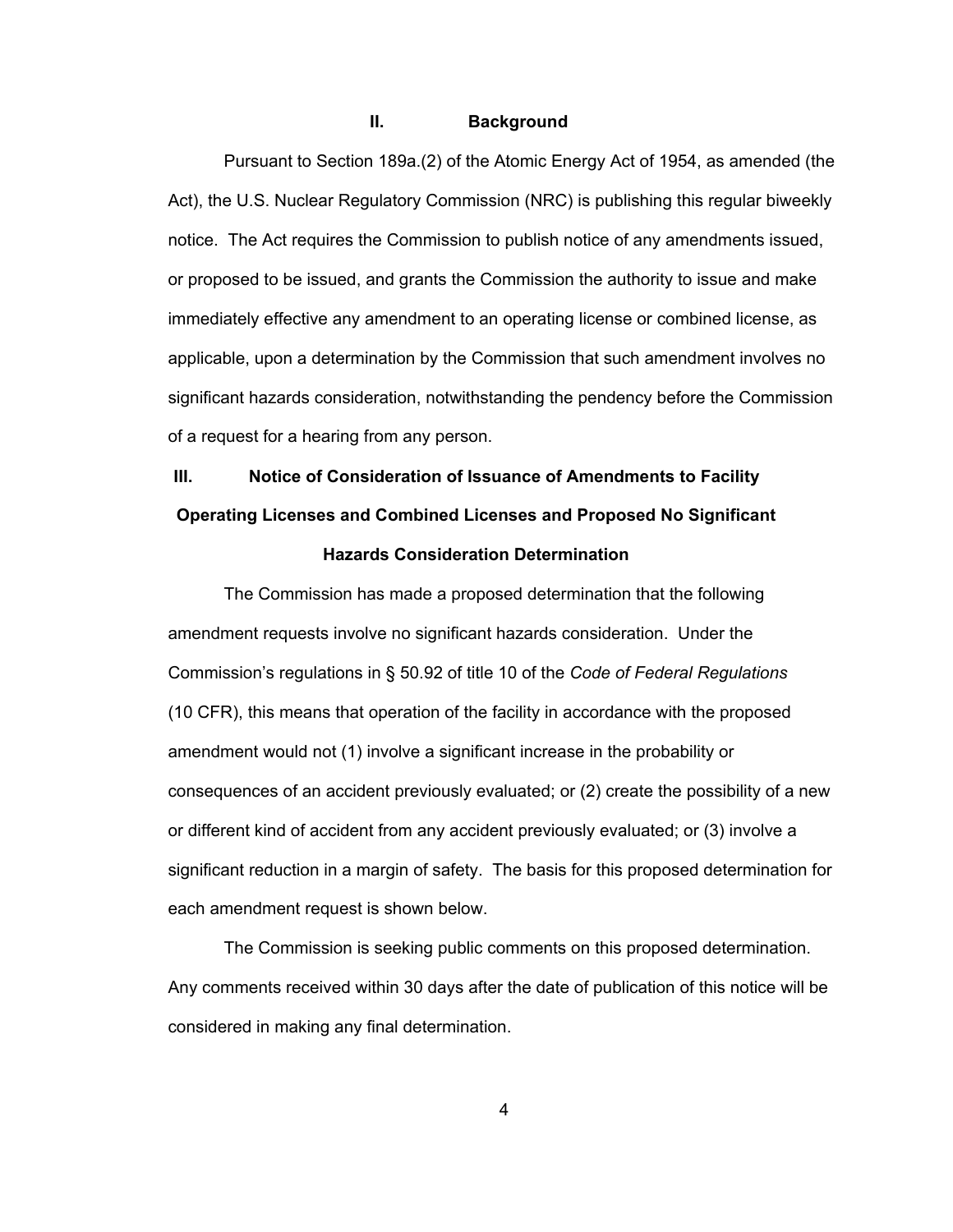Normally, the Commission will not issue the amendment until the expiration of 60 days after the date of publication of this notice. The Commission may issue the license amendment before expiration of the 60-day period provided that its final determination is that the amendment involves no significant hazards consideration. In addition, the Commission may issue the amendment prior to the expiration of the 30-day comment period if circumstances change during the 30-day comment period such that failure to act in a timely way would result, for example in derating or shutdown of the facility. If the Commission takes action prior to the expiration of either the comment period or the notice period, it will publish in the *Federal Register* a notice of issuance. If the Commission makes a final no significant hazards consideration determination, any hearing will take place after issuance. The Commission expects that the need to take this action will occur very infrequently.

#### **A. Opportunity to Request a Hearing and Petition for Leave to Intervene**

Within 60 days after the date of publication of this notice, any persons (petitioner) whose interest may be affected by this action may file a request for a hearing and petition for leave to intervene (petition) with respect to the action. Petitions shall be filed in accordance with the Commission's "Agency Rules of Practice and Procedure" in 10 CFR part 2. Interested persons should consult a current copy of 10 CFR 2.309. The NRC's regulations are accessible electronically from the NRC Library on the NRC's Web site at http://www.nrc.gov/reading-rm/doc-collections/cfr/. Alternatively, a copy of the regulations is available at the NRC's Public Document Room, located at One White Flint North, Room O1-F21, 11555 Rockville Pike (first floor), Rockville, Maryland 20852. If a petition is filed, the Commission or a presiding officer will rule on the petition and, if appropriate, a notice of a hearing will be issued.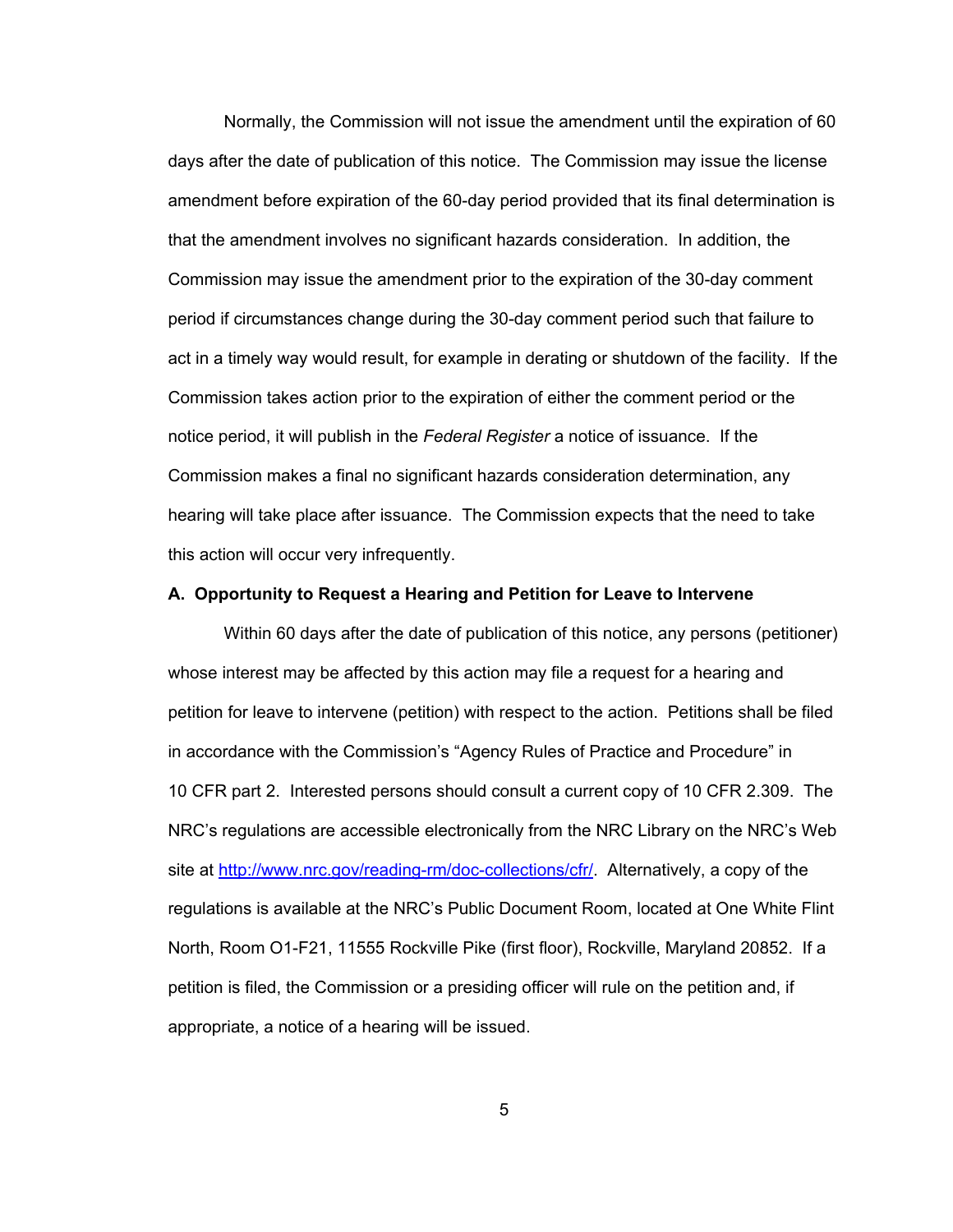As required by 10 CFR 2.309(d) the petition should specifically explain the reasons why intervention should be permitted with particular reference to the following general requirements for standing: (1) the name, address, and telephone number of the petitioner; (2) the nature of the petitioner's right under the Act to be made a party to the proceeding; (3) the nature and extent of the petitioner's property, financial, or other interest in the proceeding; and (4) the possible effect of any decision or order which may be entered in the proceeding on the petitioner's interest.

In accordance with 10 CFR 2.309(f), the petition must also set forth the specific contentions which the petitioner seeks to have litigated in the proceeding. Each contention must consist of a specific statement of the issue of law or fact to be raised or controverted. In addition, the petitioner must provide a brief explanation of the bases for the contention and a concise statement of the alleged facts or expert opinion which support the contention and on which the petitioner intends to rely in proving the contention at the hearing. The petitioner must also provide references to the specific sources and documents on which the petitioner intends to rely to support its position on the issue. The petition must include sufficient information to show that a genuine dispute exists with the applicant or licensee on a material issue of law or fact. Contentions must be limited to matters within the scope of the proceeding. The contention must be one which, if proven, would entitle the petitioner to relief. A petitioner who fails to satisfy the requirements at 10 CFR 2.309(f) with respect to at least one contention will not be permitted to participate as a party.

Those permitted to intervene become parties to the proceeding, subject to any limitations in the order granting leave to intervene. Parties have the opportunity to participate fully in the conduct of the hearing with respect to resolution of that party's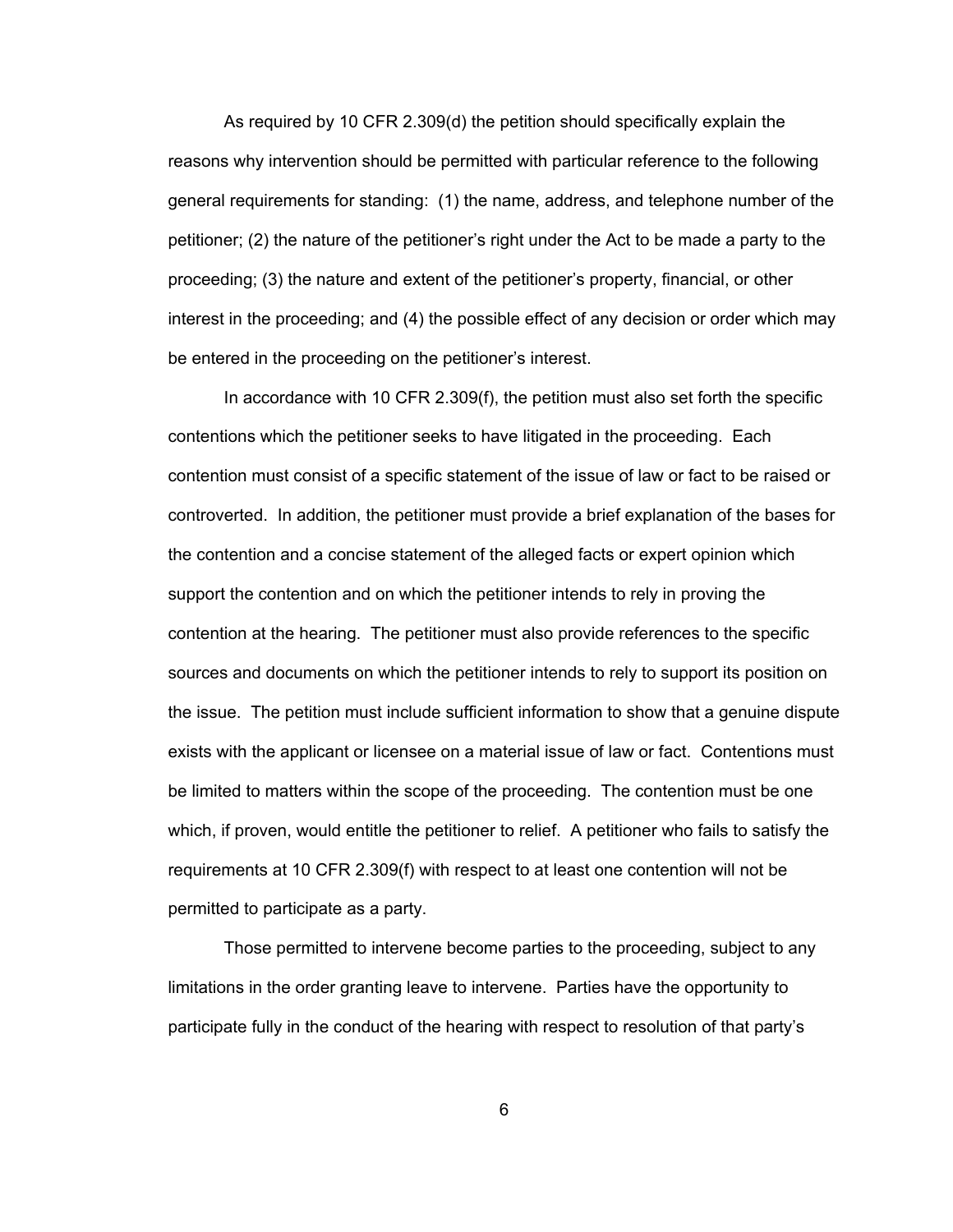admitted contentions, including the opportunity to present evidence, consistent with the NRC's regulations, policies, and procedures.

Petitions must be filed no later than 60 days from the date of publication of this notice. Petitions and motions for leave to file new or amended contentions that are filed after the deadline will not be entertained absent a determination by the presiding officer that the filing demonstrates good cause by satisfying the three factors in 10 CFR 2.309(c)(1)(i) through (iii). The petition must be filed in accordance with the filing instructions in the "Electronic Submissions (E-Filing)" section of this document.

If a hearing is requested, and the Commission has not made a final determination on the issue of no significant hazards consideration, the Commission will make a final determination on the issue of no significant hazards consideration. The final determination will serve to establish when the hearing is held. If the final determination is that the amendment request involves no significant hazards consideration, the Commission may issue the amendment and make it immediately effective, notwithstanding the request for a hearing. Any hearing would take place after issuance of the amendment. If the final determination is that the amendment request involves a significant hazards consideration, then any hearing held would take place before the issuance of the amendment unless the Commission finds an imminent danger to the health or safety of the public, in which case it will issue an appropriate order or rule under 10 CFR part 2.

A State, local governmental body, Federally-recognized Indian Tribe, or agency thereof, may submit a petition to the Commission to participate as a party under 10 CFR 2.309(h)(1). The petition should state the nature and extent of the petitioner's interest in the proceeding. The petition should be submitted to the Commission no later than 60 days from the date of publication of this notice. The petition must be filed in accordance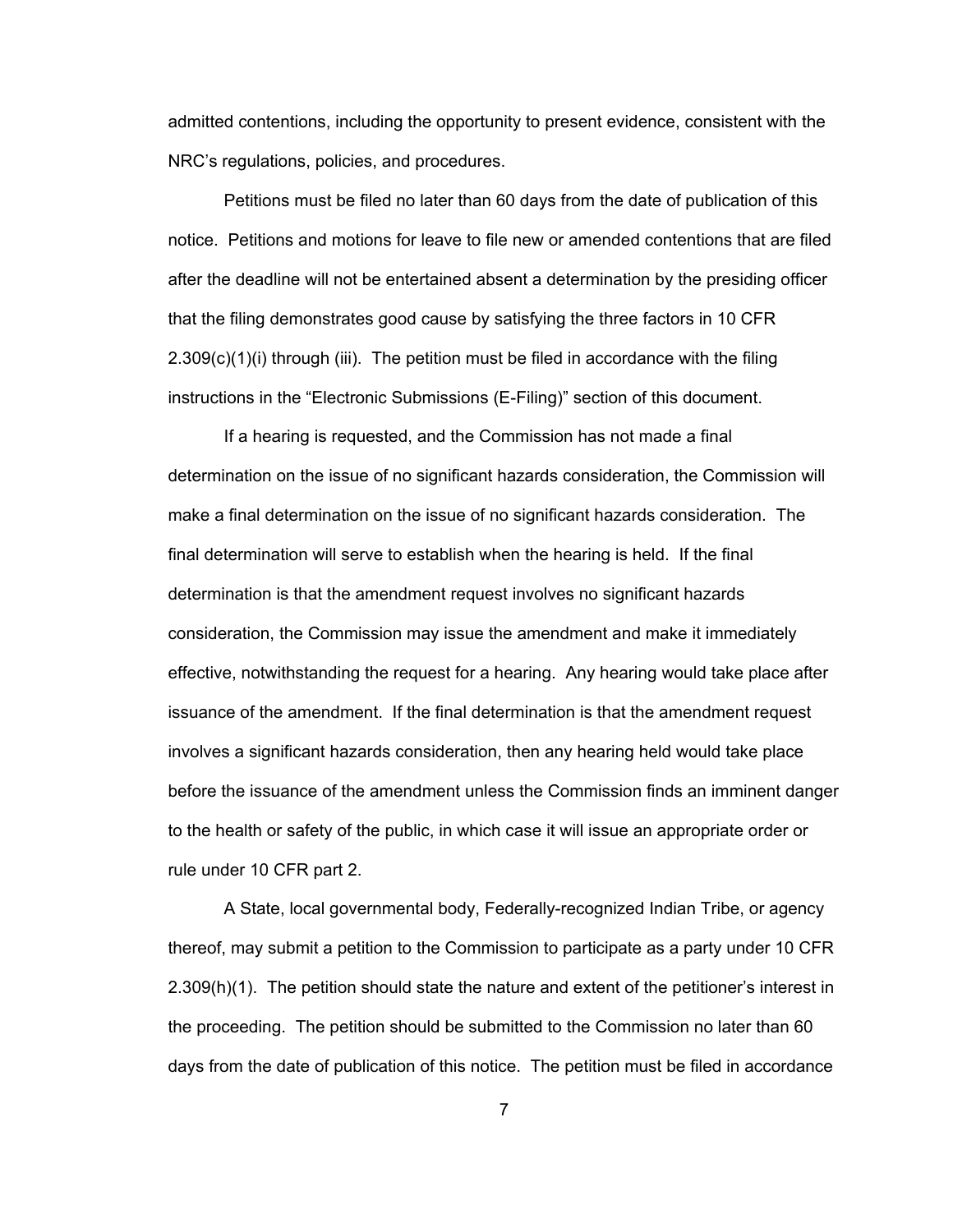with the filing instructions in the "Electronic Submissions (E-Filing)" section of this document, and should meet the requirements for petitions set forth in this section, except that under 10 CFR 2.309(h)(2) a State, local governmental body, or Federallyrecognized Indian Tribe, or agency thereof does not need to address the standing requirements in 10 CFR 2.309(d) if the facility is located within its boundaries. Alternatively, a State, local governmental body, Federally-recognized Indian Tribe, or agency thereof may participate as a non-party under 10 CFR 2.315(c).

If a hearing is granted, any person who is not a party to the proceeding and is not affiliated with or represented by a party may, at the discretion of the presiding officer, be permitted to make a limited appearance pursuant to the provisions of 10 CFR 2.315(a). A person making a limited appearance may make an oral or written statement of his or her position on the issues but may not otherwise participate in the proceeding. A limited appearance may be made at any session of the hearing or at any prehearing conference, subject to the limits and conditions as may be imposed by the presiding officer. Details regarding the opportunity to make a limited appearance will be provided by the presiding officer if such sessions are scheduled.

#### **B. Electronic Submissions (E-Filing)**

All documents filed in NRC adjudicatory proceedings, including a request for hearing and petition for leave to intervene (petition), any motion or other document filed in the proceeding prior to the submission of a request for hearing or petition to intervene, and documents filed by interested governmental entities that request to participate under 10 CFR 2.315(c), must be filed in accordance with the NRC's E-Filing rule (72 FR 49139; August 28, 2007, as amended at 77 FR 46562; August 3, 2012). The E-Filing process requires participants to submit and serve all adjudicatory documents over the internet, or in some cases to mail copies on electronic storage media. Detailed guidance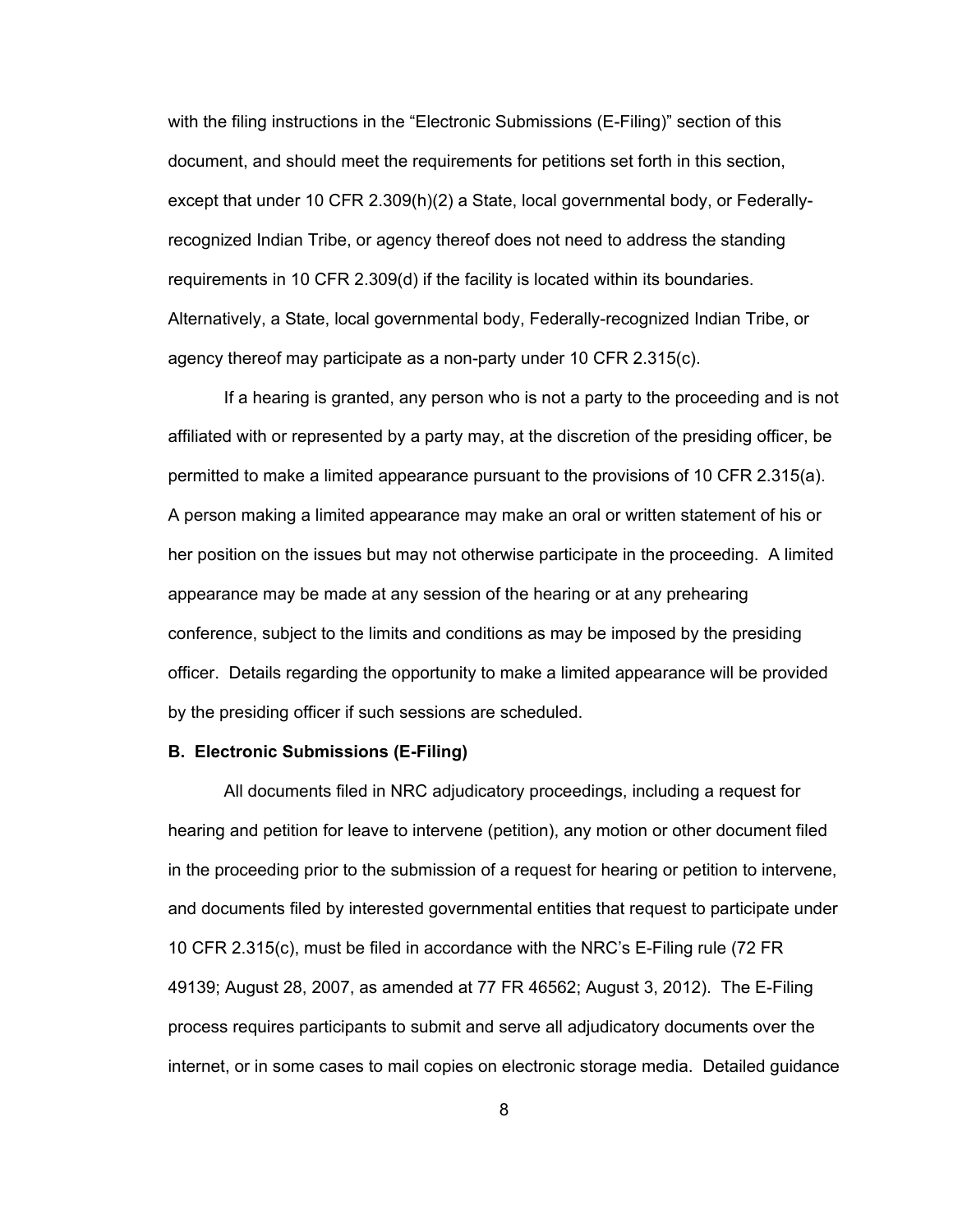on making electronic submissions may be found in the Guidance for Electronic Submissions to the NRC and on the NRC Web site at http://www.nrc.gov/site-help/esubmittals.html. Participants may not submit paper copies of their filings unless they seek an exemption in accordance with the procedures described below.

To comply with the procedural requirements of E-Filing, at least 10 days prior to the filing deadline, the participant should contact the Office of the Secretary by e-mail at hearing.docket@nrc.gov, or by telephone at 301-415-1677, to (1) request a digital identification (ID) certificate, which allows the participant (or its counsel or representative) to digitally sign submissions and access the E-Filing system for any proceeding in which it is participating; and (2) advise the Secretary that the participant will be submitting a petition or other adjudicatory document (even in instances in which the participant, or its counsel or representative, already holds an NRC-issued digital ID certificate). Based upon this information, the Secretary will establish an electronic docket for the hearing in this proceeding if the Secretary has not already established an electronic docket.

Information about applying for a digital ID certificate is available on the NRC's public Web site at http://www.nrc.gov/site-help/e-submittals/getting-started.html. Once a participant has obtained a digital ID certificate and a docket has been created, the participant can then submit adjudicatory documents. Submissions must be in Portable Document Format (PDF). Additional guidance on PDF submissions is available on the NRC's public Web site at http://www.nrc.gov/site-help/electronic-sub-ref-mat.html. A filing is considered complete at the time the document is submitted through the NRC's E-Filing system. To be timely, an electronic filing must be submitted to the E-Filing system no later than 11:59 p.m. Eastern Time on the due date. Upon receipt of a transmission, the E-Filing system time-stamps the document and sends the submitter an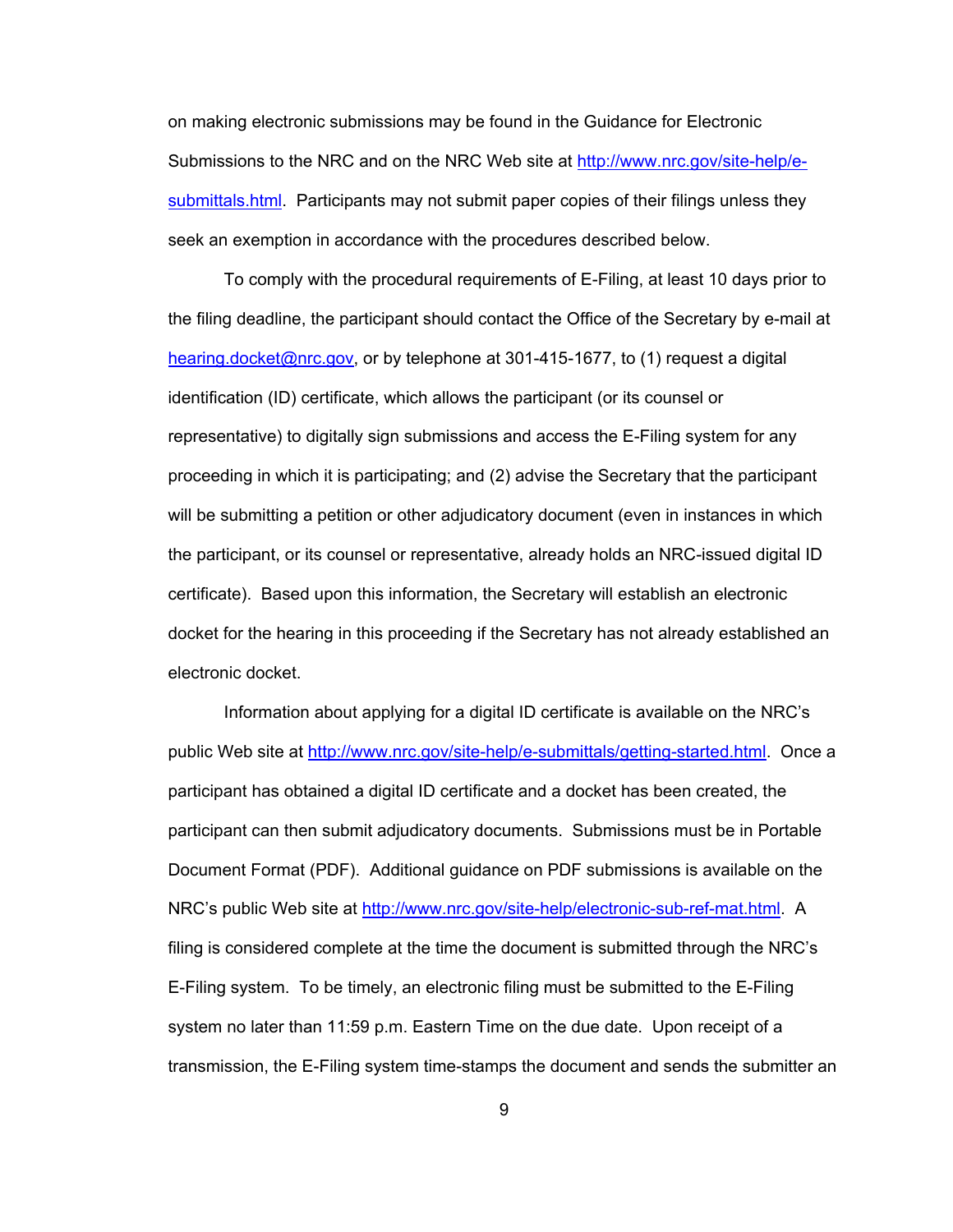e-mail notice confirming receipt of the document. The E-Filing system also distributes an e-mail notice that provides access to the document to the NRC's Office of the General Counsel and any others who have advised the Office of the Secretary that they wish to participate in the proceeding, so that the filer need not serve the document on those participants separately. Therefore, applicants and other participants (or their counsel or representative) must apply for and receive a digital ID certificate before adjudicatory documents are filed so that they can obtain access to the documents via the E-Filing system.

A person filing electronically using the NRC's adjudicatory E-Filing system may seek assistance by contacting the NRC's Electronic Filing Help Desk through the "Contact Us" link located on the NRC's public Web site at http://www.nrc.gov/site-help/esubmittals.html, by e-mail to MSHD.Resource@nrc.gov, or by a toll-free call at 1-866-672-7640. The NRC Electronic Filing Help Desk is available between 9 a.m. and 6 p.m., Eastern Time, Monday through Friday, excluding government holidays.

Participants who believe that they have a good cause for not submitting documents electronically must file an exemption request, in accordance with 10 CFR  $2.302(g)$ , with their initial paper filing stating why there is good cause for not filing electronically and requesting authorization to continue to submit documents in paper format. Such filings must be submitted by: (1) first class mail addressed to the Office of the Secretary of the Commission, U.S. Nuclear Regulatory Commission, Washington, DC 20555-0001, Attention: Rulemaking and Adjudications Staff; or (2) courier, express mail, or expedited delivery service to the Office of the Secretary, 11555 Rockville Pike, Rockville, Maryland 20852, Attention: Rulemaking and Adjudications Staff. Participants filing adjudicatory documents in this manner are responsible for serving the document on all other participants. Filing is considered complete by first-class mail as of the time of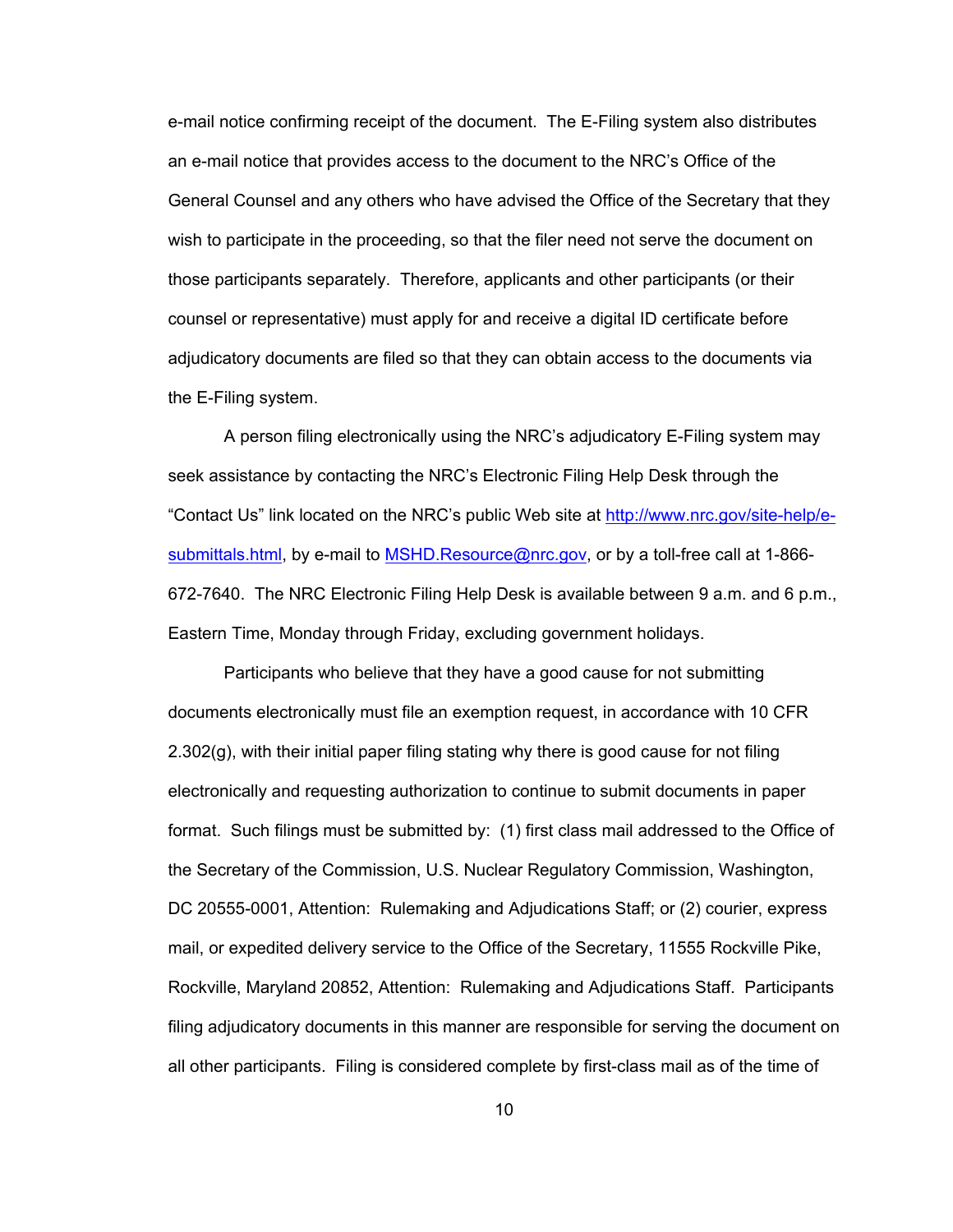deposit in the mail, or by courier, express mail, or expedited delivery service upon depositing the document with the provider of the service. A presiding officer, having granted an exemption request from using E-Filing, may require a participant or party to use E-Filing if the presiding officer subsequently determines that the reason for granting the exemption from use of E-Filing no longer exists.

Documents submitted in adjudicatory proceedings will appear in the NRC's electronic hearing docket which is available to the public at https://adams.nrc.gov/ehd, unless excluded pursuant to an order of the Commission or the presiding officer. If you do not have an NRC-issued digital ID certificate as described above, click cancel when the link requests certificates and you will be automatically directed to the NRC's electronic hearing dockets where you will be able to access any publicly available documents in a particular hearing docket. Participants are requested not to include personal privacy information, such as social security numbers, home addresses, or personal phone numbers in their filings, unless an NRC regulation or other law requires submission of such information. For example, in some instances, individuals provide home addresses in order to demonstrate proximity to a facility or site. With respect to copyrighted works, except for limited excerpts that serve the purpose of the adjudicatory filings and would constitute a Fair Use application, participants are requested not to include copyrighted materials in their submission.

For further details with respect to these license amendment application(s), see the application for amendment which is available for public inspection in ADAMS and at the NRC's PDR. For additional direction on accessing information related to this document, see the "Obtaining Information and Submitting Comments" section of this document.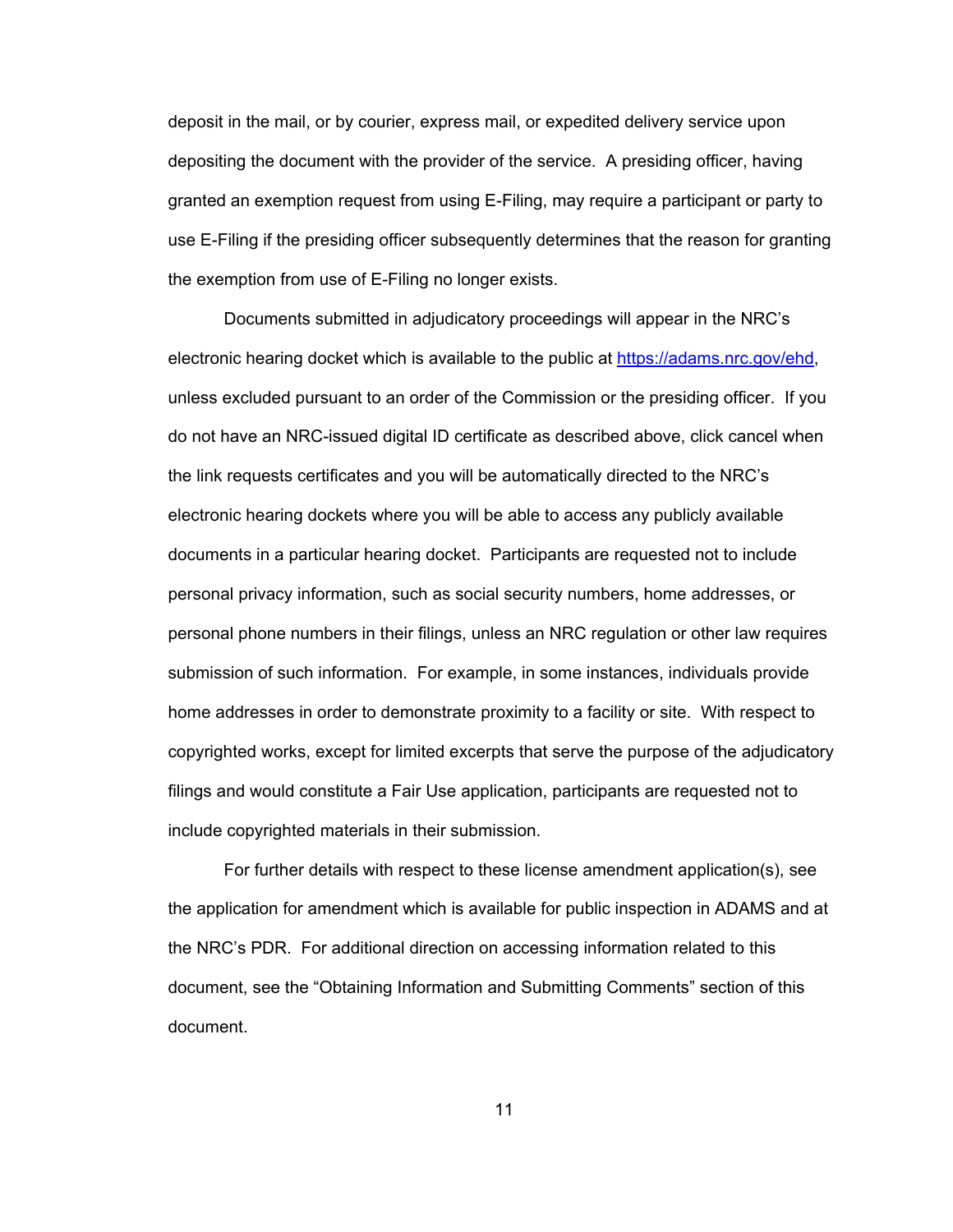# Dominion Energy Nuclear Connecticut, Inc., Docket No. 50-336, Millstone Power Station, Unit No. 2, New London County, Connecticut

Date of amendment request: January 17, 2019. A publicly-available version is in

ADAMS under Accession No. ML19023A427.

**Description of amendment request:** The amendment would modify the Millstone Power

Station, Unit No. 2, licensing basis by the addition of a license condition to allow for the

implementation of the provisions of 10 CFR 50.69, "Risk-Informed Categorization and

Treatment of Structures, Systems and Components for Nuclear Power Reactors."

Basis for proposed no significant hazards consideration determination: As required by

10 CFR 50.91(a), the licensee has provided its analysis of the issue of no significant

hazards consideration, which is presented below:

1. Does the proposed change involve a significant increase in the probability or consequences of an accident previously evaluated?

Response: No.

The proposed change will permit the use of a risk-informed categorization process to modify the scope of structures, systems and components (SSCs) subject to special treatment requirements and to implement alternative treatments per the regulations. The process used to evaluate SSCs for changes to special treatment requirements and the use of alternative requirements ensures the ability of the SSCs to perform their design function. The potential change to special treatment requirements does not change the design and operation of the SSCs. As a result, the proposed change does not significantly affect any initiators to accidents previously evaluated or the ability to mitigate any accidents previously evaluated. The consequences of the accidents previously evaluated are not affected because the mitigation functions performed by the SSCs assumed in the safety analysis are not being modified. The SSCs required to safely shut down the reactor and maintain it in a safe shutdown condition following an accident will continue to perform their design functions.

Therefore, the proposed change does not involve a significant increase in the probability or consequences of an accident previously evaluated.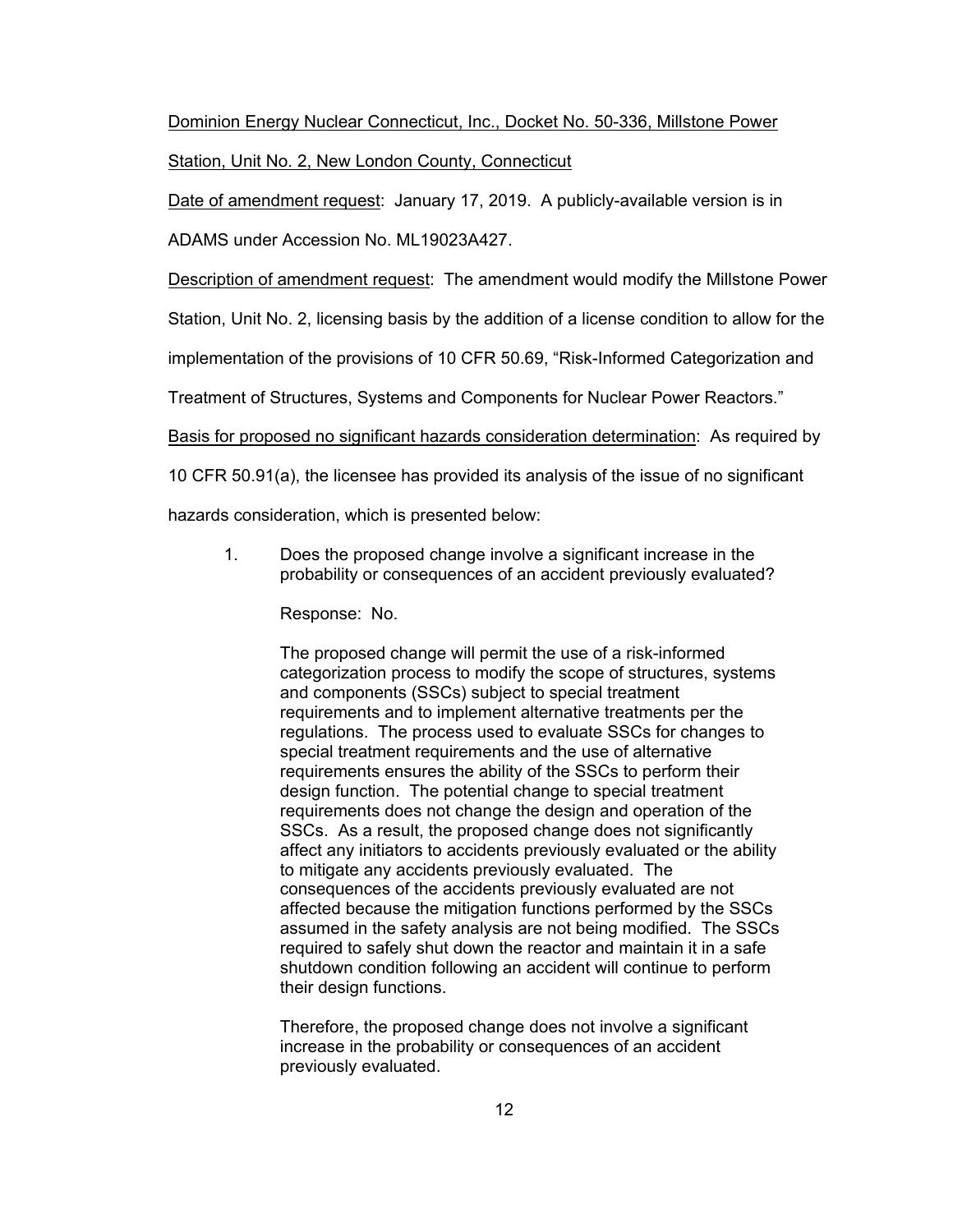2. Does the proposed change create the possibility of a new or different kind of accident from any accident previously evaluated?

Response: No.

The proposed change will permit the use of a risk-informed categorization process to modify the scope of SSCs subject to special treatment requirements and to implement alternative treatments per the regulations. The proposed change does not change the functional requirements, configuration, or method of operation of any SSC. Under the proposed change, no additional plant equipment will be installed.

Therefore, the proposed change does not create the possibility of a new or different kind of accident from any accident previously evaluated.

3. Does the proposed change involve a significant reduction in a margin of safety?

Response: No.

The proposed change will permit the use of a risk-informed categorization process to modify the scope of SSCs subject to special treatment requirements and to implement alternative treatments per the regulations. The proposed change does not affect any Safety Limits or operating parameters used to establish the safety margin. The safety margins included in analyses of accidents are not affected by the proposed change. The regulation requires that there be no significant effect on plant risk due to any change to the special treatment requirements for SSCs and that the SSCs continue to be capable of performing their design basis functions, as well as to perform any beyond design basis functions consistent with the categorization process and results.

Therefore, the proposed change does not involve a significant reduction in a margin of safety.

The NRC staff has reviewed the licensee's analysis and, based on this review, it

appears that the three standards of 10 CFR 50.92(c) are satisfied. Therefore, the NRC

staff proposes to determine that the amendment request involves no significant hazards

consideration.

Attorney for licensee: Lillian M. Cuoco, Senior Counsel, Dominion Resources Services,

Inc., 120 Tredegar Street, RS-2, Richmond, VA 23219.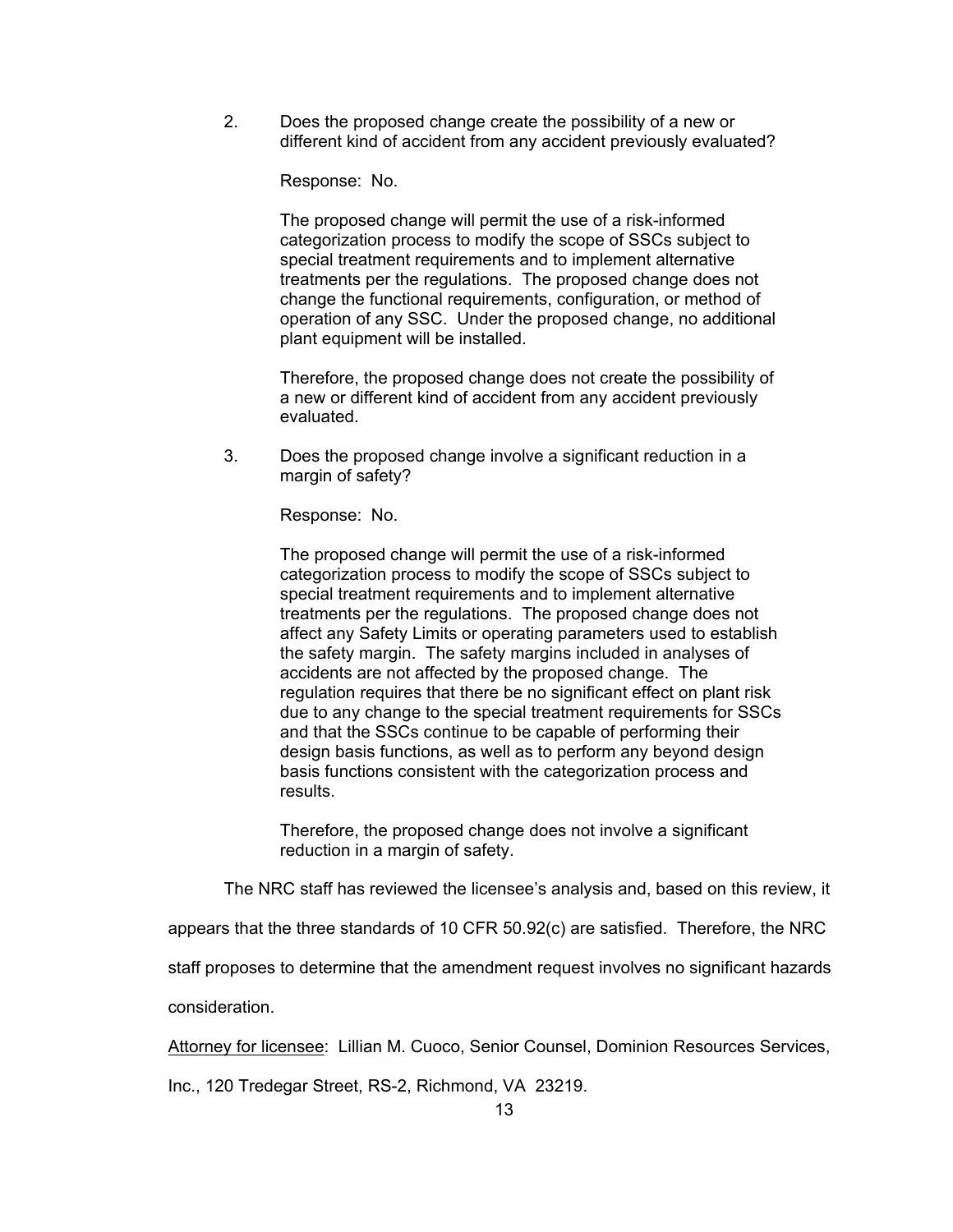### NRC Branch Chief: James G. Danna.

#### Exelon Generation Company, LLC, Docket Nos. 50-352 and 50-353, Limerick

Generating Station, Units 1 and 2, Montgomery County, Pennsylvania

Date of amendment request: December 13, 2018, as supplemented by letter dated

February 14, 2019. Publicly-available versions are in ADAMS under Accession Nos.

ML18347B366 and ML19045A011, respectively.

Description of amendment request: The amendments would modify Technical

Specification (TS) requirements to permit the use of risk-informed completion times in

accordance with Technical Specifications Task Force (TSTF) Traveler TSTF-505,

Revision 2, "Provide Risk-Informed Extended Completion Times - RITSTF [Risk-

Informed TSTF] Initiative 4b" (ADAMS Accession No. ML18183A493).

Basis for proposed no significant hazards consideration determination: As required by

10 CFR 50.91(a), the licensee has provided its analysis of the issue of no significant

hazards consideration, which is presented below:

1. Do the proposed changes involve a significant increase in the probability or consequences of an accident previously evaluated?

Response: No.

The proposed changes permit the extension of Completion Times provided the associated risk is assessed and managed in accordance with the NRC approved Risk-Informed Completion Time Program. The proposed changes do not involve a significant increase in the probability of an accident previously evaluated because the changes involve no change to the plant or its modes of operation. The proposed changes do not increase the consequences of an accident because the design-basis mitigation function of the affected systems is not changed and the consequences of an accident during the extended Completion Time are no different from those during the existing Completion Time.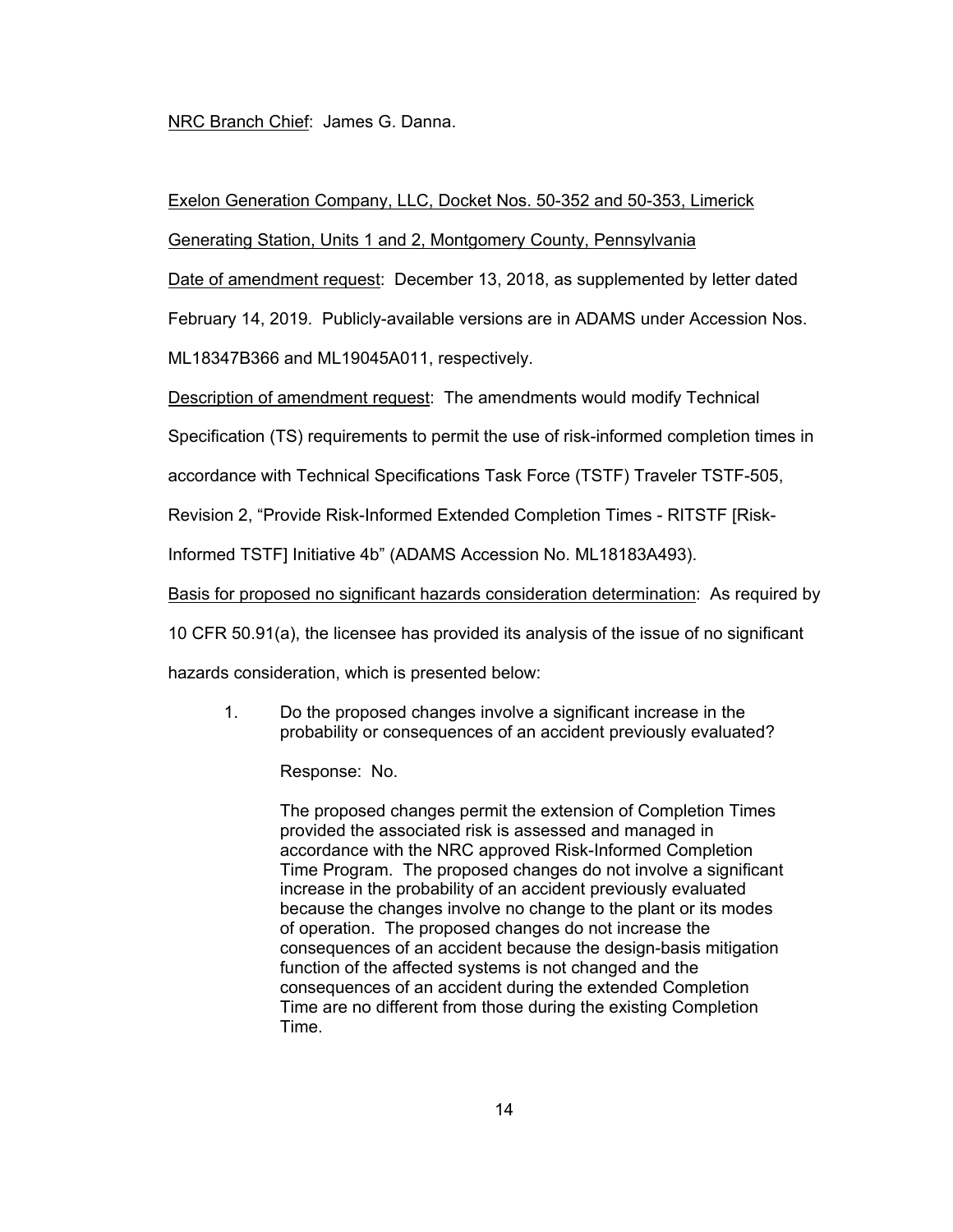Therefore, the proposed changes do not involve a significant increase in the probability or consequences of an accident previously evaluated.

2. Do the proposed changes create the possibility of a new or different kind of accident from any accident previously evaluated?

Response: No.

The proposed changes do not change the design, configuration, or method of operation of the plant. The proposed changes do not involve a physical alteration of the plant (no new or different kind of equipment will be installed).

Therefore, the proposed changes do not create the possibility of a new or different kind of accident from any accident previously evaluated.

3. Do the proposed changes involve a significant reduction in a margin of safety?

Response: No.

The proposed changes permit the extension of Completion Times provided that risk is assessed and managed in accordance with the NRC approved Risk-Informed Completion Time Program. The proposed changes implement a risk-informed configuration management program to assure that adequate margins of safety are maintained. Application of these new specifications and the configuration management program considers cumulative effects of multiple systems or components being out of service and does so more effectively than the current TS.

Therefore, the proposed changes do not involve a significant reduction in a margin of safety.

The NRC staff has reviewed the licensee's analysis and, based on this review, it

appears that the three standards of 10 CFR 50.92(c) are satisfied. Therefore, the NRC

staff proposes to determine that the amendment request involves no significant hazards

consideration.

Attorney for licensee: Tamra Domeyer, Associate General Counsel, Exelon Generation

Company, LLC, 4300 Winfield Road, Warrenville, IL 60555.

NRC Branch Chief: James G. Danna.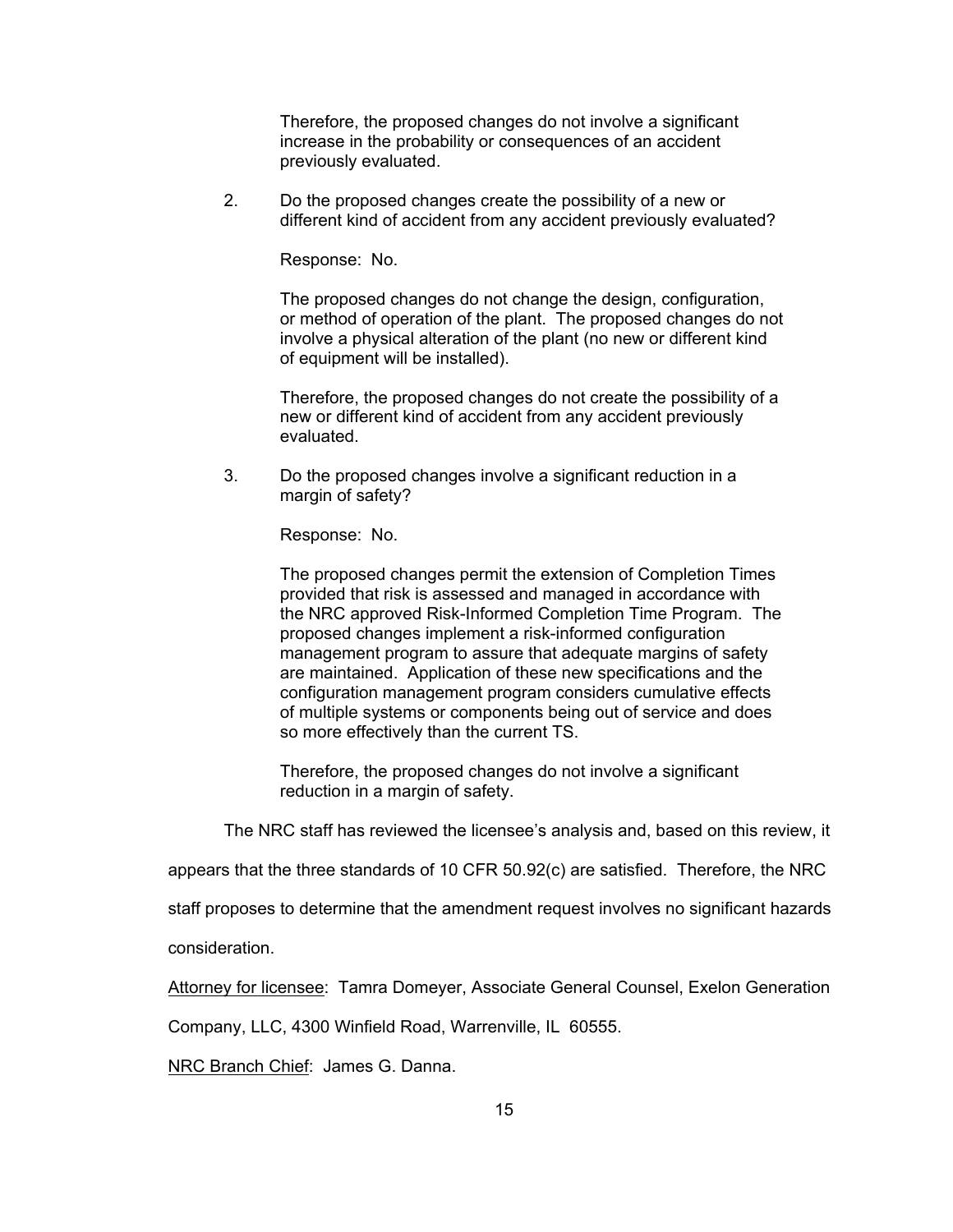# Exelon Generation Company, LLC, Docket No. 50-289, Three Mile Island Nuclear Station, Unit 1, Dauphin County, Pennsylvania

Date of amendment request: December 14, 2018. A publicly-available version is in ADAMS under Accession No. ML18351A006.

Description of amendment request: The amendment would revise Technical

Specification (TS) 6.8.5 "Reactor Building Leakage Rate Testing Program." The

amendment would allow for a one-cycle extension to the 10-year frequency of the Three

Mile Island Nuclear Station, Unit 1, containment leakage rate test (i.e., Integrated

Leakage Rate Test (ILRT) or Type A test). The proposed change would permit the

existing ILRT to be extended from 10 years to 11.75 years. This extension would move

the performance of the next ILRT from the scheduled fall 2019 refueling outage to the

fall 2021 refueling outage.

Basis for proposed no significant hazards consideration determination: As required by

10 CFR 50.91(a), the licensee has provided its analysis of the issue of no significant

hazards consideration, which is presented below:

1. Does the proposed amendment involve a significant increase in the probability or consequences of an accident previously evaluated?

Response: No.

The proposed amendment to the Technical Specifications (TS) 6.8.5 involves a one-time extension of the Three Mile Island Nuclear Station, Unit 1 (TMI-1), Type A integrated leakage rate test (ILRT) from 10 years to 11.75 years, in accordance with the Nuclear Regulatory Commission (NRC)-accepted guidelines of Nuclear Energy Institute (NEI) 94-01, "Industry Guideline for Implementing Performance-Based Option of 10 CFR Part 50, Appendix J," Revision 3-A. This change will extend the requirement to perform the Type A ILRT from the current requirement of "prior to startup from the T1R18 refueling outage," to "November 2009 Type A test shall be performed no later than prior to startup from the T1R24 refueling outage in 2021.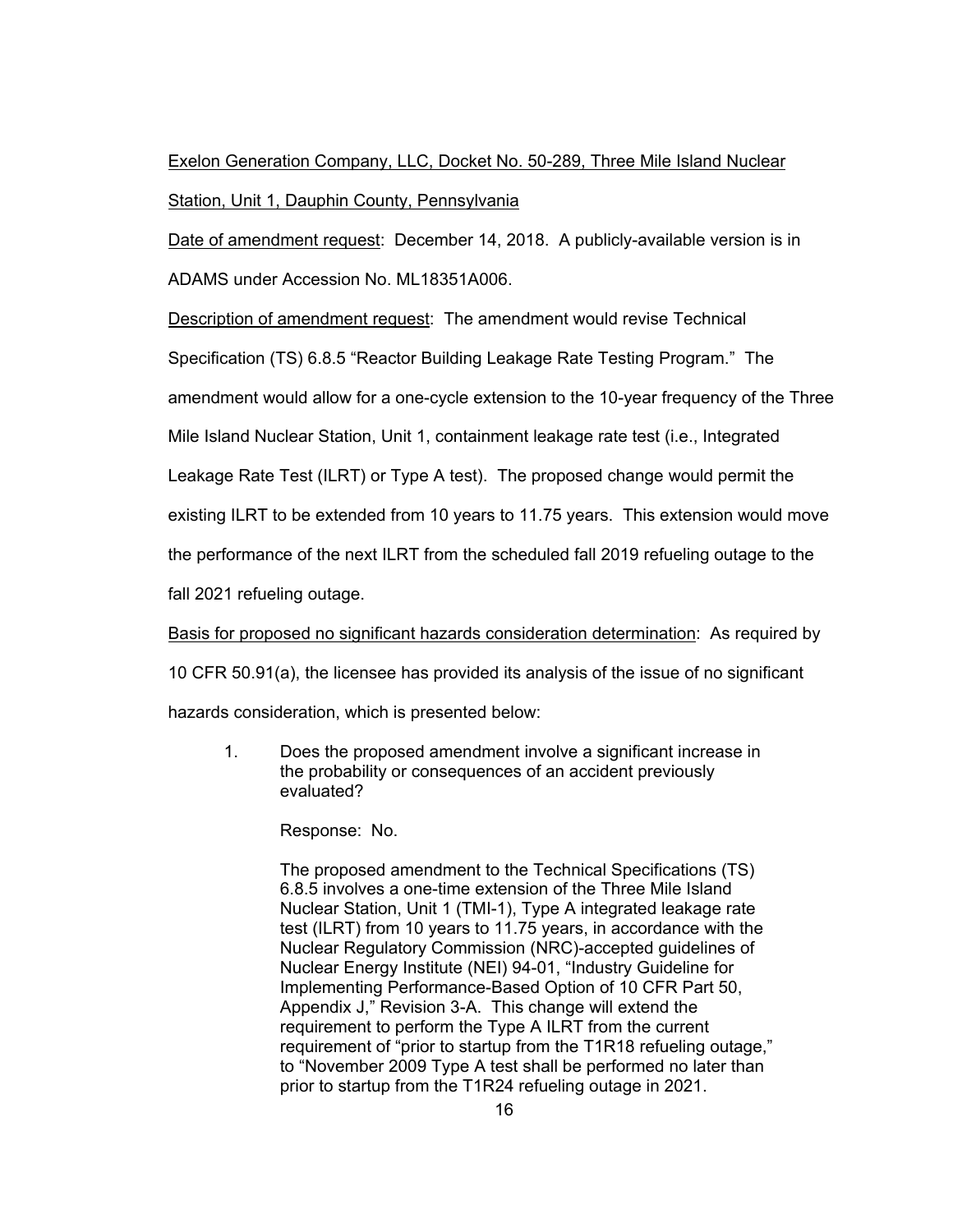The proposed extension does not involve either a physical change to the plant or a change in the manner in which the plant is operated or controlled. The containment is designed to provide an essentially leak tight barrier against the uncontrolled release of radioactivity to the environment for postulated accidents. Types B and C testing ensures that individual containment isolation valves (CIVs) are essentially leak tight. In addition, aggregate Types B and C leakage rates support the leakage tightness of primary containment by minimizing potential leakage paths. The proposed amendment will not change the leakage rate acceptance requirements. As such, the containment will continue to perform its design function as a barrier to fission product releases. In addition, the containment and the testing requirements invoked to periodically demonstrate the integrity of the containment exist to ensure the plant's ability to mitigate the consequences of an accident, and do not involve the prevention or identification of any precursors of an accident previously evaluated. Therefore, this proposed interval extension does not involve a significant increase in the probability or consequences of an accident previously evaluated.

Therefore, the proposed change does not result in a significant increase in the probability or consequences of an accident previously evaluated.

2. Does the proposed change create the possibility of a new or different kind of accident from any accident previously evaluated?

Response: No.

The proposed amendment to the TS involves a one-time extension of the TMI-1 Type A ILRT from 10 years to 11.75 years. The containment and the testing requirements to periodically demonstrate the integrity of the containment exist to ensure the plant's ability to mitigate the consequences of an accident do not involve any accident precursors or initiators.

The proposed change does not involve a physical change to the plant (i.e., no new or different type of equipment will be installed) or a change to the manner in which the plant is operated or controlled. This administrative change to extend the Type A ILRT for TMI-1 will not affect the control parameters governing unit operation or the response of plant equipment to transient or accident conditions.

Therefore, the proposed change does not create the possibility of a new or different kind of accident from any previously evaluated.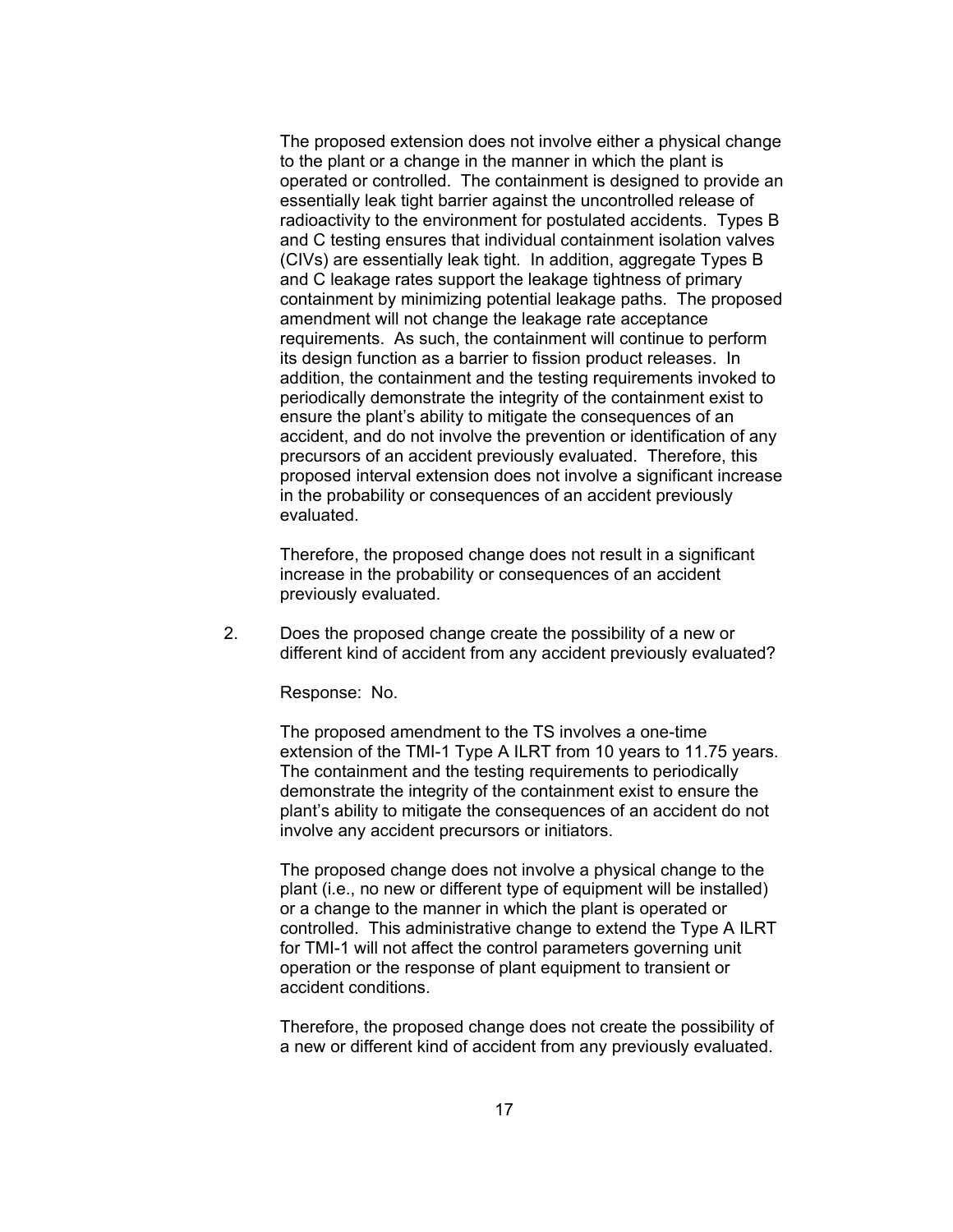3. Does the proposed change involve a significant reduction in a margin of safety?

Response: No.

The proposed amendment to the TS involves the extension of the TMI-1 Type A ILRT interval to 11.75 years. This amendment does not alter the manner in which safety limits, limiting safety system set points, or limiting conditions for operation are determined. The specific requirements and conditions of the TS 6.8.5, "Reactor Building Leakage Rate Testing Program," for containment leak rate testing exist to ensure that the degree of containment structural integrity and leak-tightness that is considered in the plant safety analysis are maintained. The overall containment leak rate limit specified by TS is maintained.

The proposed change involves the extension of the interval for only the Type A containment leakage rate test at TMI-1. The proposed surveillance interval extension is bounded by the 15 year Type A test interval currently authorized within NEI 94-01, Revision 3-A. The design, operation, testing methods, and acceptance criteria for Types A, B, and C containment leakage tests specified in applicable codes and standards would continue to be met with the acceptance of this proposed change, since these are not affected by the proposed change to the Type A test interval.

Therefore, the proposed change does not involve a significant reduction in a margin of safety.

The NRC staff has reviewed the licensee's analysis and, based on this review, it

appears that the three standards of 10 CFR 50.92(c) are satisfied. Therefore, the NRC

staff proposes to determine that the amendment request involves no significant hazards

consideration.

Attorney for licensee: Tamra Domeyer, Associate General Counsel, Exelon Generation

Company, LLC, 4300 Winfield Road, Warrenville, IL 60555.

NRC Branch Chief: James G. Danna.

Indiana Michigan Power Company, Docket Nos. 50-315 and 50-316, Donald C. Cook Nuclear Plant (CNP), Units 1 and 2, Berrien County, Michigan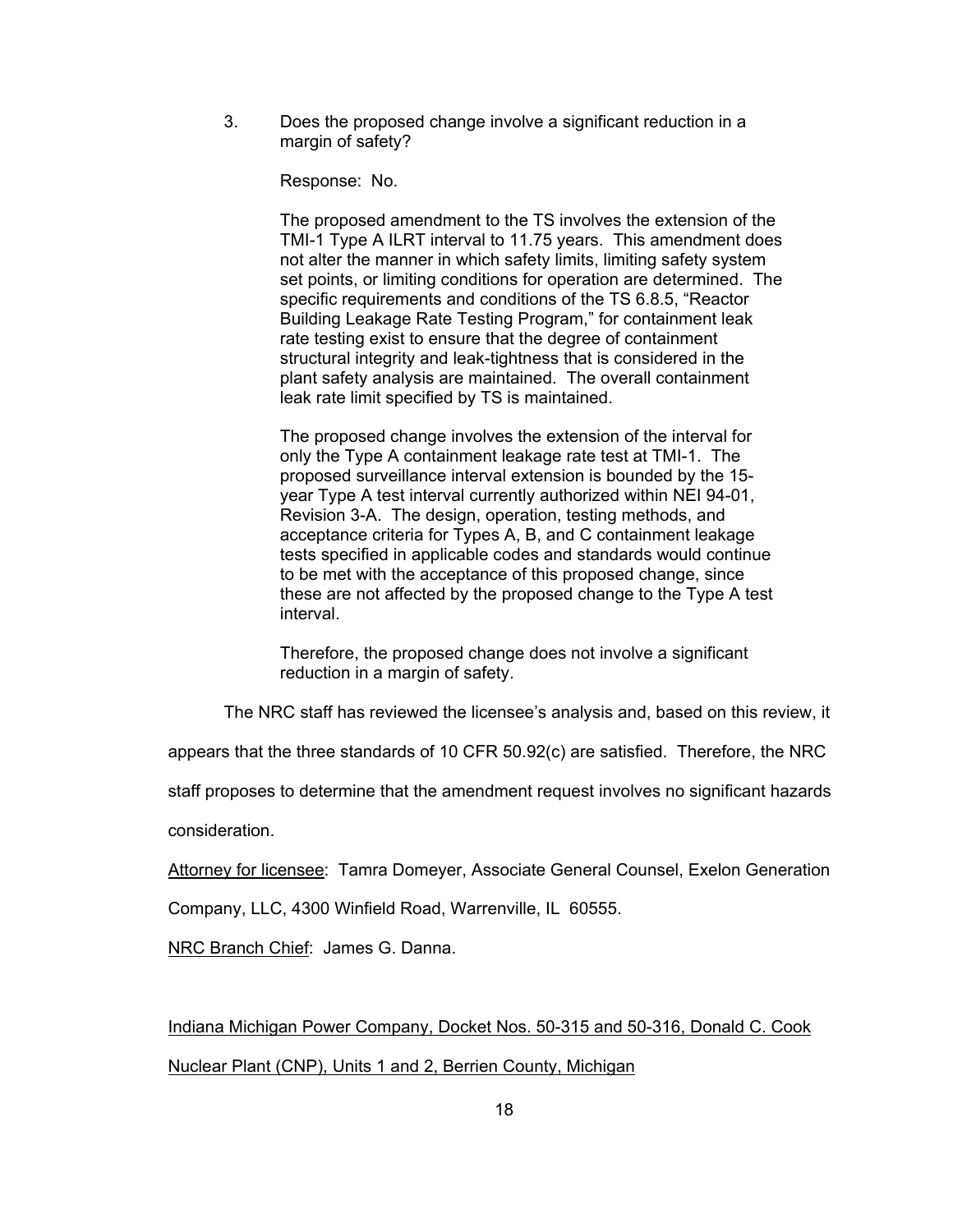Date of amendment request: December 11, 2018. A publicly-available version is in ADAMS under Accession No. ML18348A579.

Description of amendment request: The proposed amendments would modify the Operating Licenses, Appendix B, Environmental Technical Specifications, Part II, "Non-Radiological Environmental Protection Plan," for CNP, Units 1 and 2. The amendment request would update the Environmental Protection Plan to reflect a Michigan State requirement to obtain and maintain a Renewable Operating Permit for the possession and operation of specified stationary sources of air pollutants and other editorial changes.

### Basis for proposed no significant hazards consideration determination: As required by

10 CFR 50.91(a), the licensee has provided its analysis of the issue of no significant

hazards consideration, which is presented below:

1. Does the proposed change involve a significant increase in the probability of occurrence or consequences of an accident previously evaluated?

Response: No.

The Environmental Protection Plan (EPP) is concerned with monitoring the effect that plant operations have on the environment for the purpose of protecting the environment and has no effect on any accident postulated in the Updated Final Safety Analysis Report (UFSAR). Accident probabilities or consequences are not affected in any way by obtaining an environmental monitoring permit and reporting required by the EPP. The revision of portions of Appendix B of the Operating Licenses will not impact the design or operation of any plant system or component. No environmental protection requirements established by other federal, state, or local agencies are being reduced by this license amendment request.

Therefore, the proposed changes do not involve a significant increase in the probability or consequences of an accidentpreviously evaluated.

2. Does the proposed change create the possibility of a new or different kind of accident from any accident previously evaluated?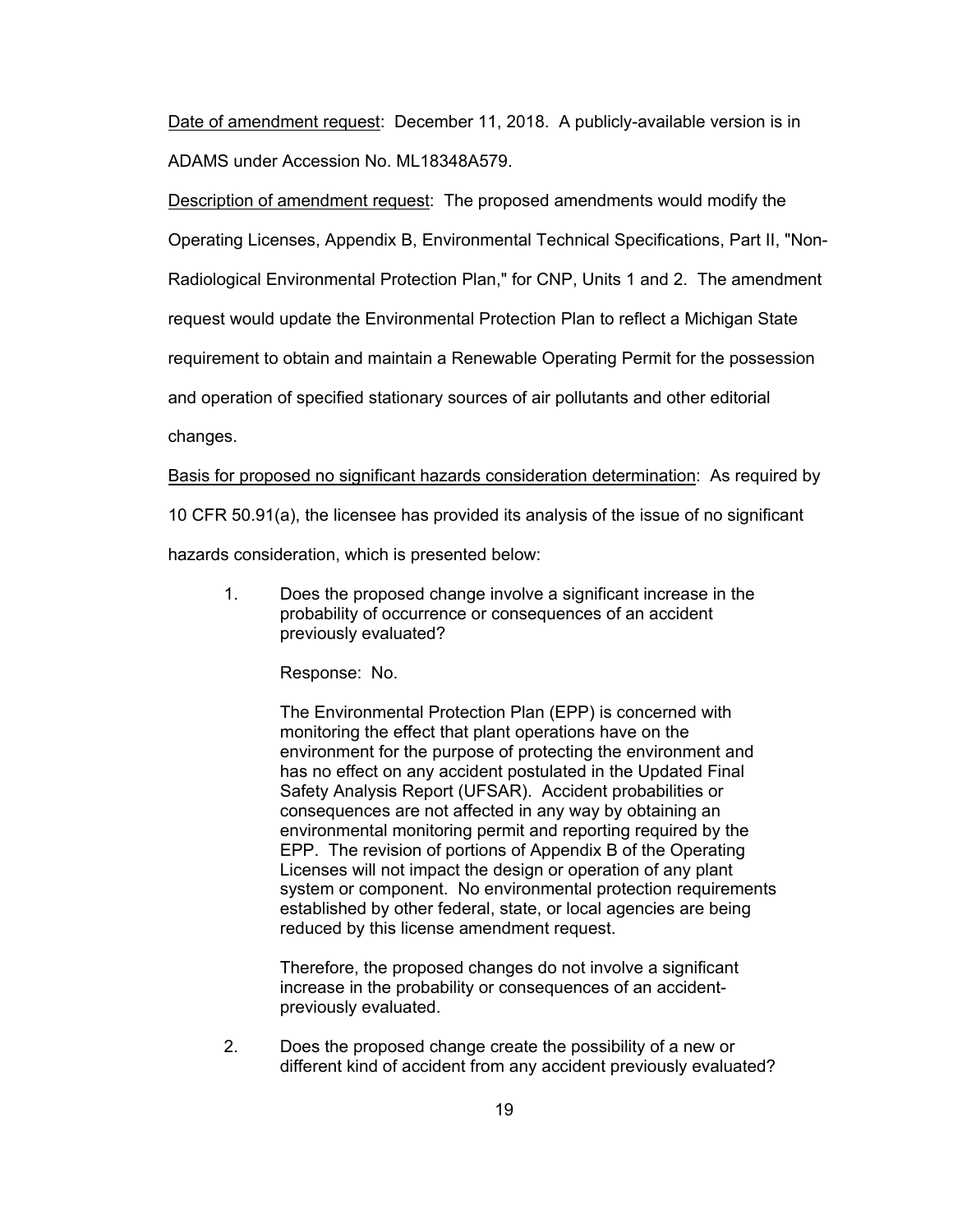Response: No.

Obtaining an environmental monitoring permit and reporting have no effect on accident initiation. The revision to portions of Appendix B of the Operating Licenses will not impact the design or operation of any plant system or component. There will be no impact upon the type or amount of any effluents released from CNP.

Therefore, the proposed changes do not create the possibility of a new or, different kind of accident from any accident previously evaluated.

3. Does the proposed change involve a significant reduction in a margin of safety?

Response: No.

The change to add permit and reporting requirements and other administrative revisions has no impact on margin of safety. Environmental evaluations will continue to be performed, when necessary, on changes to plant design or operations to assess the effect on environmental protection.

Therefore, the proposed changes do not involve a significant reduction in a margin of safety.

The NRC staff has reviewed the licensee's analysis and, based on this review, it

appears that the three standards of 10 CFR 50.92(c) are satisfied. Therefore, the NRC

staff proposes to determine that the amendment request involve no significant hazards

consideration.

Attorney for licensee: Robert B. Haemer, Senior Nuclear Counsel, One Cook Place,

Bridgman, MI 49106.

NRC Branch Chief: David J. Wrona.

PSEG Nuclear LLC, and Exelon Generation Company, LLC, Docket Nos. 50-272 and 50-311, Salem Nuclear Generating Station (Salem), Unit Nos. 1 and 2, Salem County, New Jersey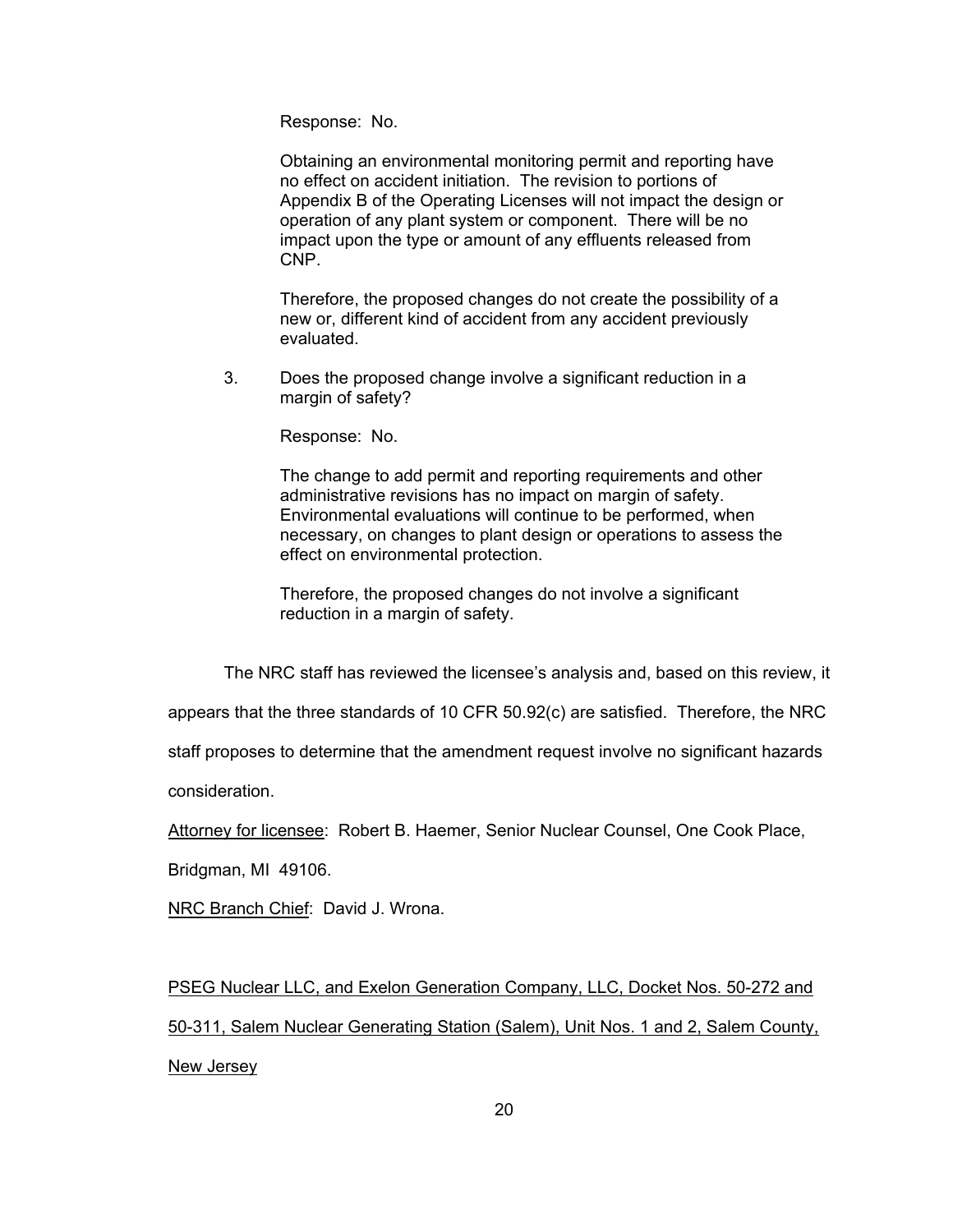Date of amendment request: February 4, 2019. A publicly-available version is in ADAMS under Accession No. ML19035A620.

Description of amendment request: The amendments would revise the Salem Technical

Specification (TS) requirements on control and shutdown rods and rod and bank position

indication, consistent with NRC-approved Technical Specifications Task Force (TSTF)

Traveler TSTF-547, Revision 1, ''Clarification of Rod Position Requirements,'' dated

March 4, 2016.

Basis for proposed no significant hazards consideration determination: As required by

10 CFR 50.91(a), the licensee has provided its analysis of the issue of no significant

hazards consideration, which is presented below:

1. Does the proposed amendment involve a significant increase in the probability or consequences of an accident previously evaluated?

Response: No.

Control and shutdown rods are assumed to insert into the core to shut down the reactor in evaluated accidents. Rod insertion limits ensure that adequate negative reactivity is available to provide the assumed shutdown margin (SDM). Rod alignment and overlap limits maintain an appropriate power distribution and reactivity insertion profile.

Control and shutdown rods are initiators to several accidents previously evaluated, such as rod ejection. The proposed change does not change the limiting conditions for operation for the rods or make any technical changes to the Surveillance Requirements (SRs) governing the rods. Therefore, the proposed change has no significant effect on the probability of any accident previously evaluated.

Revising the TS Actions to provide a limited time to repair rod movement control has no effect on the SDM assumed in the accident analysis as the proposed Actions require verification that SDM is maintained. The effects on power distribution will not cause a significant increase in the consequences of any accident previously evaluated as all TS requirements on power distribution continue to be applicable.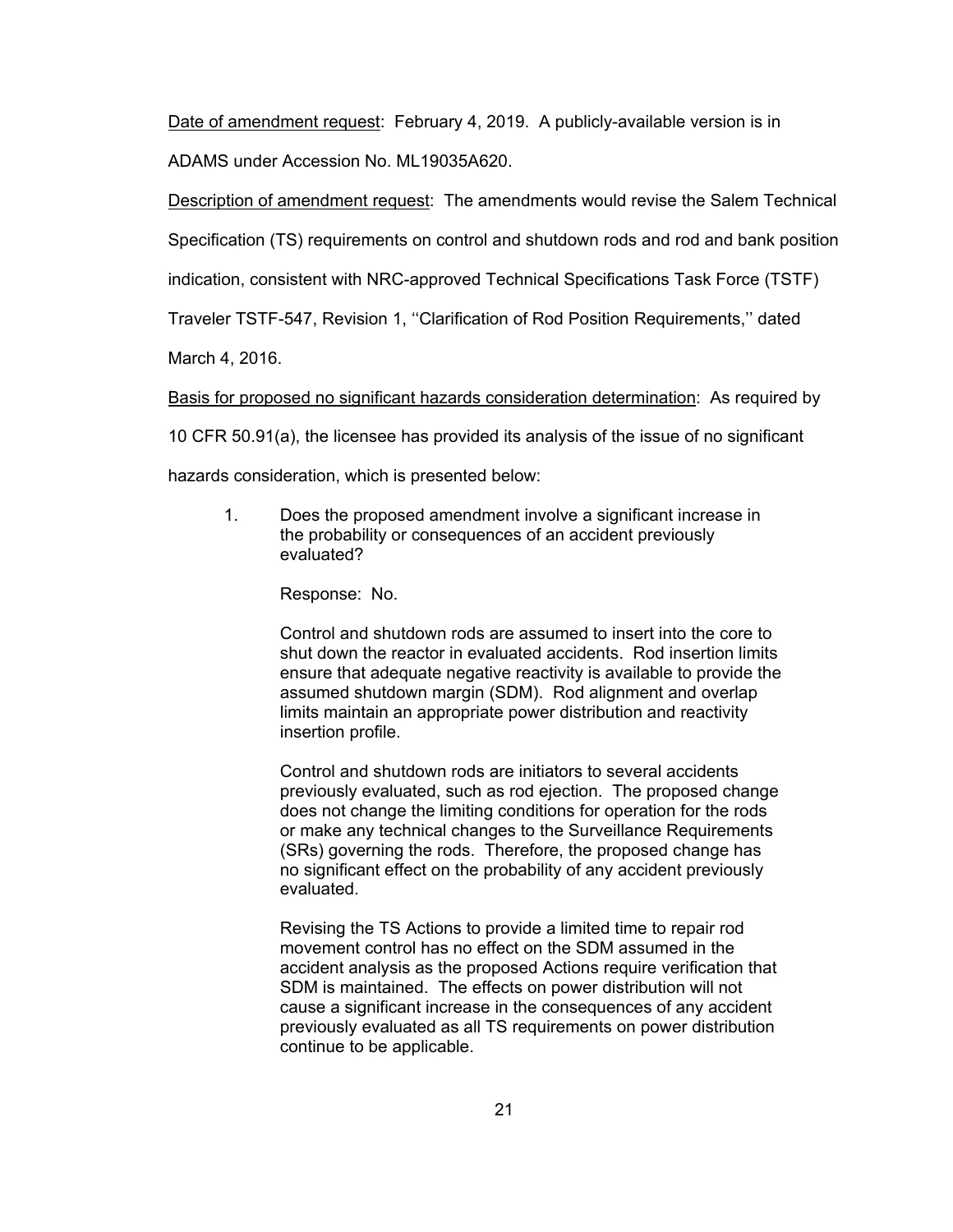Revising the TS Actions to provide an alternative to frequent use of the moveable incore detector system to verify the position of rods with inoperable rod position indicators does not change the requirement for the rods to be aligned and within the insertion limits.

Therefore, the assumptions used in any accidents previously evaluated are unchanged and there is no significant increase in the consequences.

The consequences of an accident that might occur during the 1 hour period provided for the analog rod position indication to stabilize after rod movement are no different than the consequences of the accident under the existing actions with the rod declared inoperable.

The proposed change to resolve the conflicts in the TS ensure that the intended Actions are followed when equipment is inoperable. Actions taken with inoperable equipment are not assumptions in the accidents previously evaluated and have no significant effect on the consequences.

Therefore, the proposed change does not involve a significant increase in the probability or consequences of an accident previously evaluated.

2. Does the proposed amendment create the possibility of a new or different kind of accident from any previously evaluated?

Response: No.

The proposed change does not involve a physical alteration of the plant (i.e., no new or different type of equipment will be installed). The change does not alter assumptions made in the safety analyses. The proposed change does not alter the limiting conditions for operation for the rods or make any technical changes to the SRs governing the rods. The proposed change to actions maintains or improves safety when equipment is inoperable and does not introduce new failure modes.

Therefore, the proposed change does not create the possibility of a new or different kind of accident from any previously evaluated.

3. Does the proposed amendment involve a significant reduction in a margin of safety?

Response: No.

The proposed change to allow time for rod position indication to stabilize after rod movement and to allow an alternative method of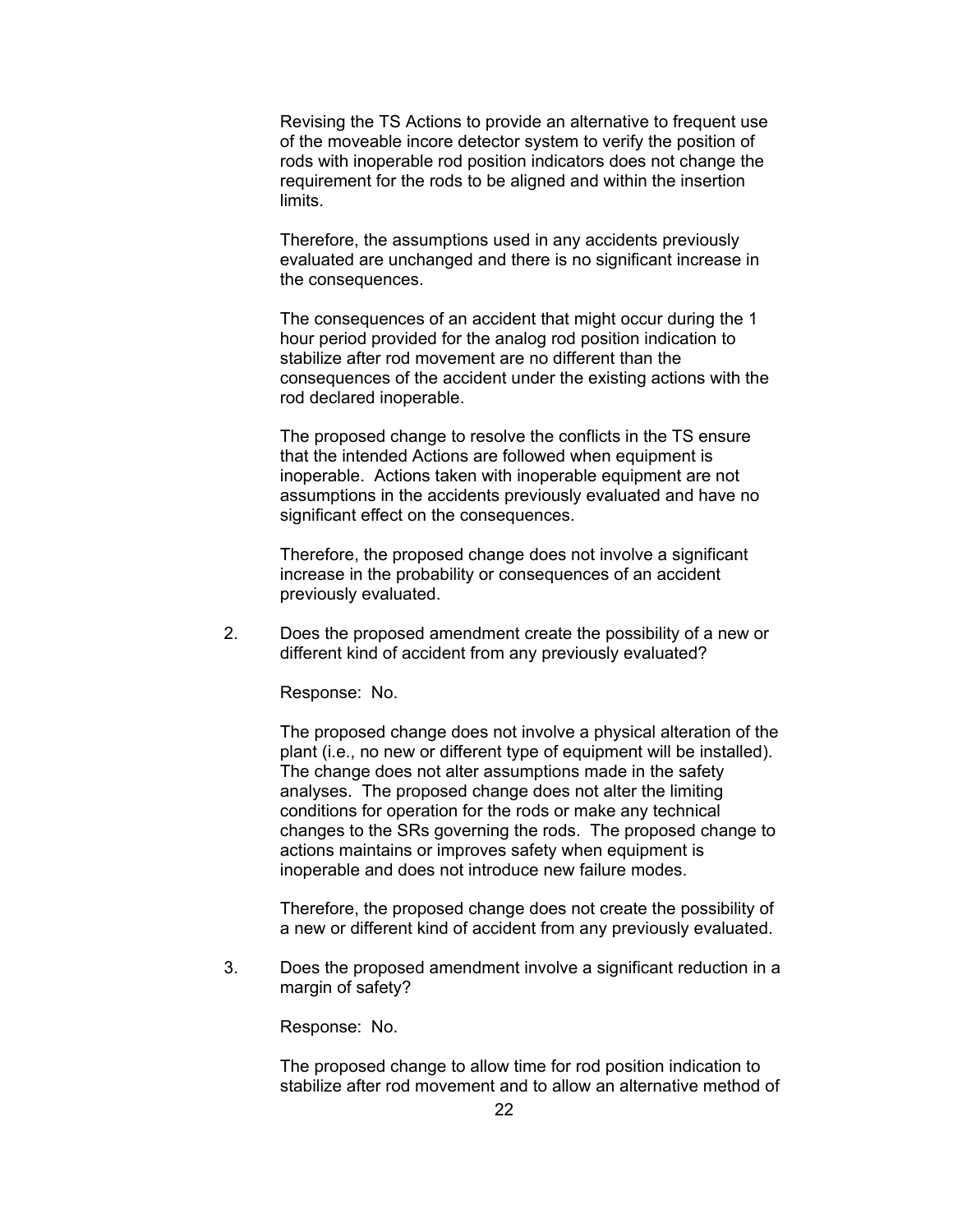verifying rod position has no effect on the safety margin as actual rod position is not affected. The proposed change to provide time to repair rods that are operable but immovable does not result in a significant reduction in the margin of safety because all rods must be verified to be Operable, and all other banks must be within the insertion limits. The remaining proposed changes to make the requirements internally consistent do not affect the margin of safety as the changes do not affect the ability of the rods to perform their specified safety function.

Therefore, the proposed change does not involve a significant reduction in a margin of safety.

The NRC staff has reviewed the licensee's analysis and, based on this review, it

appears that the three standards of 10 CFR 50.92(c) are satisfied. Therefore, the NRC

staff proposes to determine that the amendment request involves no significant hazards

consideration.

Attorney for licensee: Steven Fleischer, PSEG Services Corporation, 80 Park Plaza, T-

5, Newark, NJ 07102.

NRC Branch Chief: James G. Danna.

Southern Nuclear Operating Company, Inc., Georgia Power Company, Oglethorpe Power Corporation, Municipal Electric Authority of Georgia, City of Dalton, Georgia, Docket Nos. 50-321 and 50-366, Edwin I. Hatch Nuclear Plant, Unit Nos. 1 and 2,

Appling County, Georgia

Date of amendment request: April 4, 2018. A publicly-available version is in ADAMS under Package Accession No. ML18096A936.

**Description of amendment request:** The amendments would revise Renewed Facility Operating License Nos. NPF-5 and DPR-57 for the Hatch Nuclear Plant, Units 1 and 2, respectively. The amendments would approve the adoption of a new fire protection licensing basis which complies with the requirements in 10 CFR 50.48(a), 10 CFR 50.48(c), and the guidance in Regulatory Guide 1.205, Revision 1.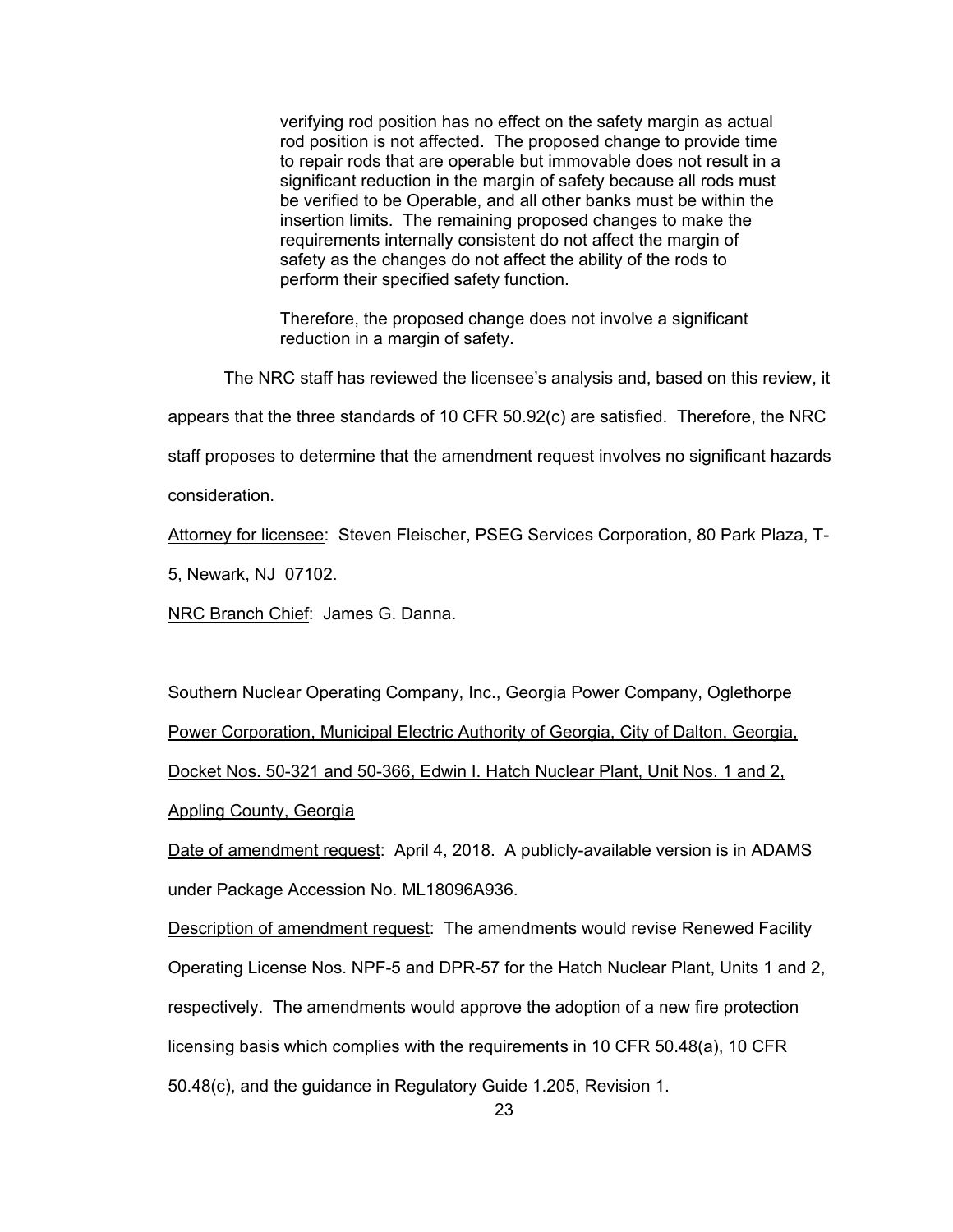## Basis for proposed no significant hazards consideration determination: As required by

10 CFR 50.91(a), the licensee has provided its analysis of the issue of no significant

hazards consideration, which is presented below:

1. Does the transition to NFPA 805 [proposed amendment] involve a significant increase in the probability or consequences of an accident previously evaluated?

### Response: No.

Operation of Hatch Nuclear Plant Units 1 and 2 in accordance with the proposed amendment does not increase the probability or consequences of accidents previously evaluated. Engineering analyses, which may include engineering evaluations, probabilistic safety assessments, and fire modeling calculations, have been performed to demonstrate that the performance-based requirements of NFPA 805 have been satisfied. The Updated Final Safety Analysis Report documents the analyses of design basis accidents at Hatch Nuclear Plant Units 1 and 2. The proposed amendment does not affect accident initiators, nor does it alter design assumptions, conditions, or configurations of the facility that would increase the probability of accidents previously evaluated. Further, the changes to be made for fire hazard protection and mitigation do not adversely affect the ability of structures, systems, or components to perform their design functions for accident mitigation, nor do they affect the postulated initiators or assumed failure modes for accidents described and evaluated in the Updated Final Safety Analysis Report. Structures, systems, or components required to safely shutdown the reactor and to maintain it in a safe shutdown condition will remain capable of performing their design functions.

The purpose of the proposed amendment is to permit Hatch Nuclear Plant Units 1 and 2 to adopt a new fire protection licensing basis which complies with the requirements of 10 CFR 50.48(a) and (c) and the guidance in Regulatory Guide 1.205. The NRC considers that NFPA 805 provides an acceptable methodology and performance criteria for licensees to identify fire protection requirements that are an acceptable alternative to the 10 CFR 50 Appendix R required fire protection features (69 Fed. Reg. 33536, June 16, 2004). Engineering analyses, which may include engineering evaluations, probabilistic safety assessments, and fire modeling calculations, have been performed to demonstrate that the performance-based requirements of NFPA 805 have been met.

NFPA [805] taken as a whole, provides an acceptable alternative for satisfying General Design Criterion 3 (GDC 3) of Appendix A to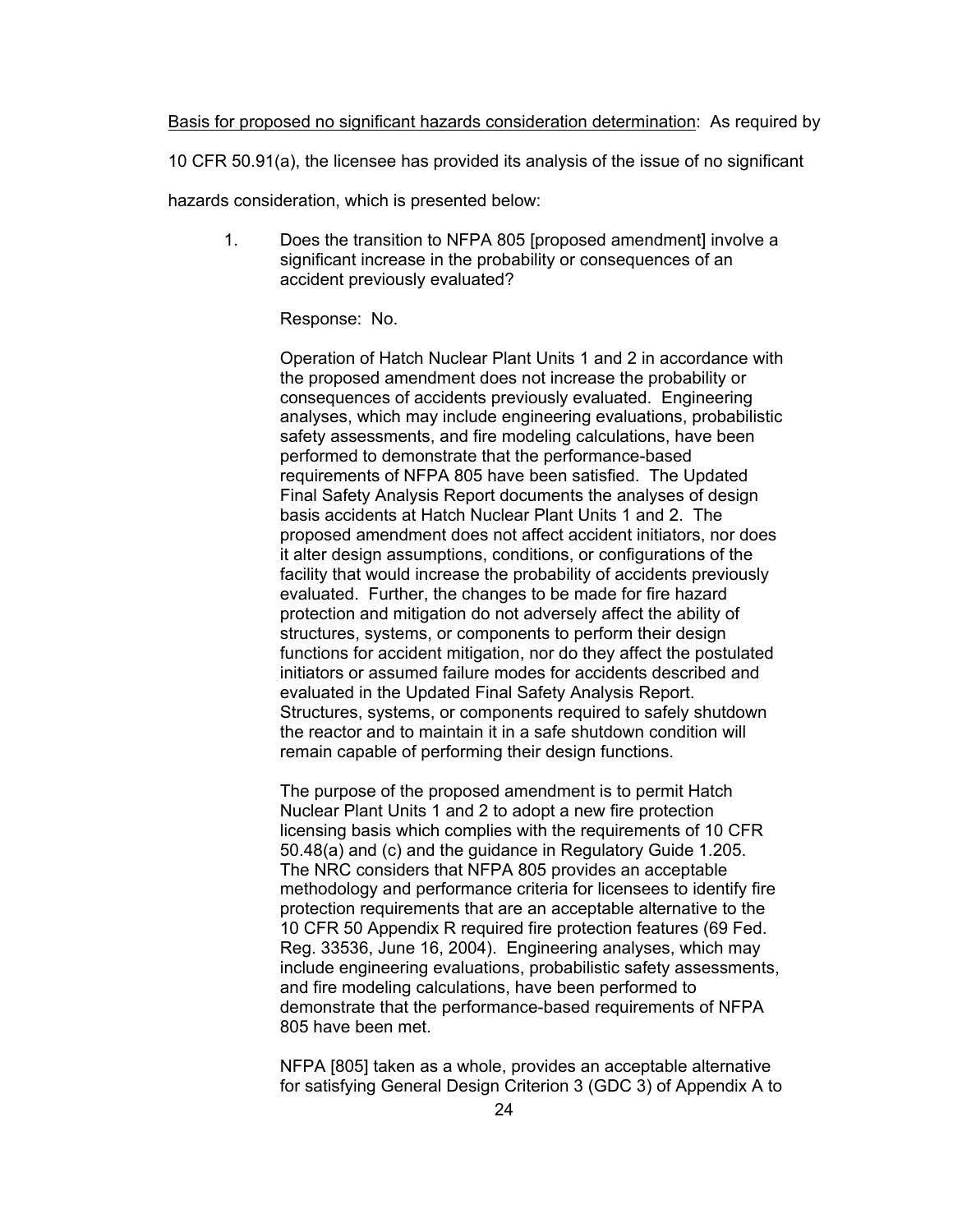10 CFR 50, meets the underlying intent of the NRC's existing fire protection regulations and guidance, and provides for defense-indepth. The goals, performance objectives, and performance criteria specified in Chapter 1 of the standard ensure that, if there are any increases in core damage frequency or risk, the increase will be small and consistent with the intent of the Commission's Safety Goal Policy.

Based on this, the implementation of the proposed amendment does not increase the probability of any accident previously evaluated. Equipment required to mitigate an accident remains capable of performing the assumed function(s). The proposed amendment will not affect the source term, containment isolation, or radiological release assumptions used in evaluating the radiological consequences of any accident previously evaluated. The applicable radiological dose criteria will continue to be met. Therefore, the consequences of any accident previously evaluated are not increased with the implementation of the proposed amendment.

2. Does the transition to NFPA 805 [proposed amendment] create the possibility of a new or different kind of accident from any accident previously evaluated?

Response: No.

Operation of Hatch Nuclear Plant Units 1 and 2 in accordance with the proposed amendment does not create the possibility of a new or different kind of accident from any accident previously evaluated. The proposed change does not alter the requirements or functions for systems required during accident conditions. Implementation of the new fire protection licensing basis which complies with the requirements of 10 CFR 50.48(a) and (c) and the guidance [in] Regulatory Guide 1.205 will not result in new or different accidents.

The proposed amendment does not introduce new or different accident initiators, nor does it alter design assumptions, conditions, or configurations of the facility. The proposed amendment does not adversely affect the ability of structures, systems, or components to perform their design function. Structures, systems, or components required to safely shutdown the reactor and maintain it in a safe shutdown condition remain capable of performing their design functions.

The purpose of the proposed amendment is to permit Hatch Nuclear Plant Units 1 and 2 to adopt a new fire protection licensing basis which complies with the requirements of 10 CFR 50.48(a) and (c) and the guidance in Regulatory Guide 1.205. The NRC considers that NFPA 805 provides an acceptable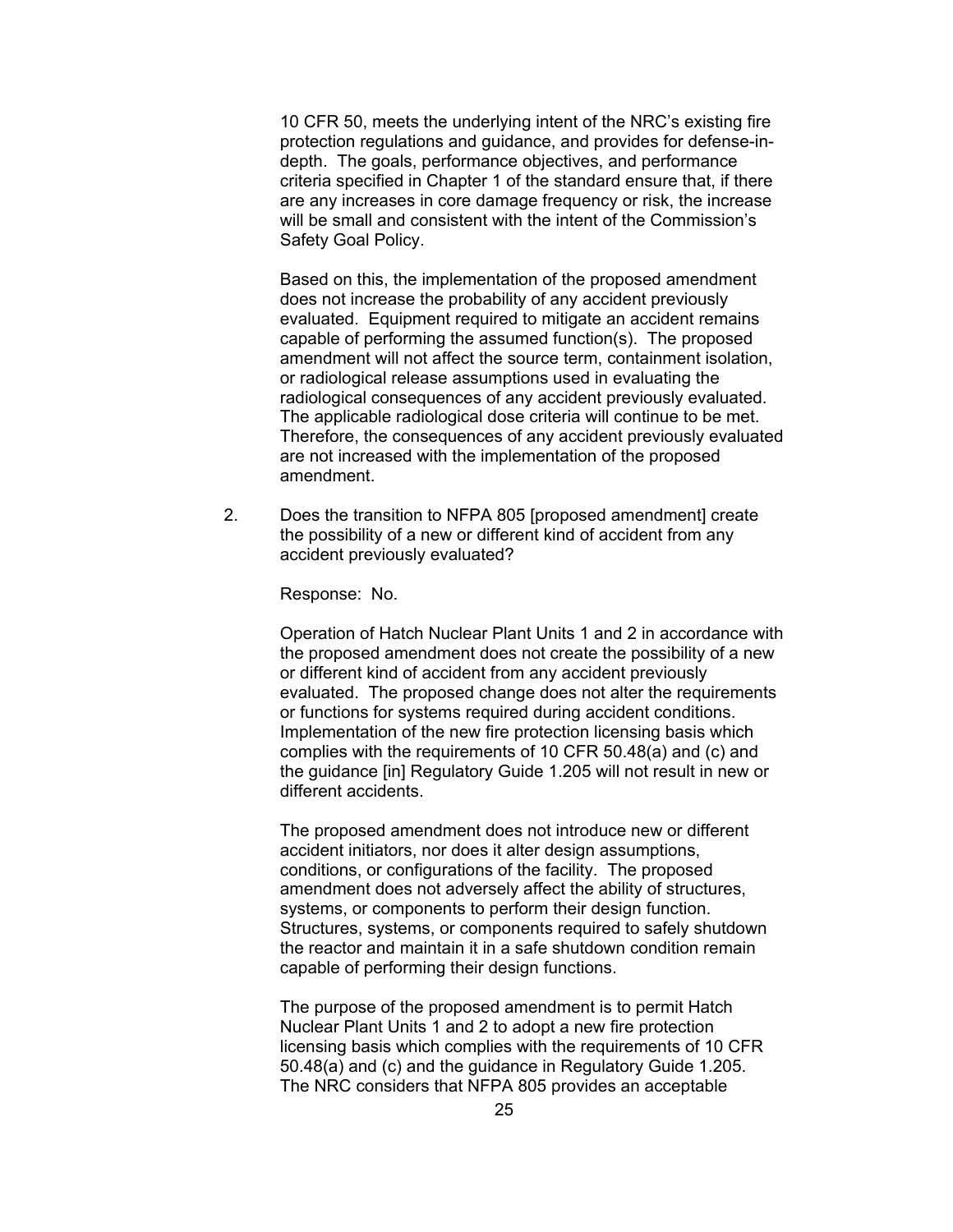methodology and appropriate performance criteria for licensees to identify fire protection systems and features that are an acceptable alternative to the 10 CFR 50, Appendix R required fire protection features (69 Fed. Reg. 33536, June 16, 2004).

The requirements of NFPA 805 address only fire protection and the impacts of fire on the plant that have previously been evaluated, with the exception of including requirements for radiological release performance criteria and non-Power Operation fire safety criteria, and alignment with plant down powers below hot shutdown. Based on this, implementation of the proposed amendment would not create the possibility of a new or different kind of accident from any kind of accident previously evaluated. No new accident scenarios, transient precursors, failure mechanisms, or limiting single failures will be introduced as a result of this amendment. There will be no adverse effect or challenges imposed on any safety-related system as a result of this amendment. Therefore, the possibility of a new or different kind of accident from any kind of accident previously evaluated is not created with the implementation of the proposed amendment.

3. Does the transition to NFPA 805 [proposed amendment] involve a significant reduction in a margin of safety?

Response: No.

Operation of Hatch Nuclear Plant Units 1 and 2 in accordance with the proposed amendment does not involve a significant reduction in the margin of safety. The proposed amendment does not alter the manner in which safety limits, limiting safety system settings or limiting conditions for operation are determined. The safety analysis acceptance criteria are not affected by this change. The proposed amendment does not adversely affect existing plant safety margins or the reliability of equipment assumed to mitigate accidents in the Updated Final Safety Analysis Report. The proposed amendment does not adversely affect the ability of structures, systems, or components to perform their design function. Structures, systems, or components required to safely shut down the reactor and to maintain it in a safe shutdown condition, remain capable of performing their design functions.

The purpose of the proposed amendment is to permit Hatch Nuclear Plant Units 1 and 2 to adopt a new fire protection licensing basis which complies with the requirements in 10 CFR 50.48(a) and (c) and the guidance in Regulatory Guide 1.205. The NRC considers that NFPA 805 provides an acceptable methodology and performance criteria for licensees to identify fire protection systems and features that are an acceptable alternative to the 10 CFR 50 Appendix R required fire protection features (69 Fed. Reg. 33536, June 16, 2004). Engineering analyses, which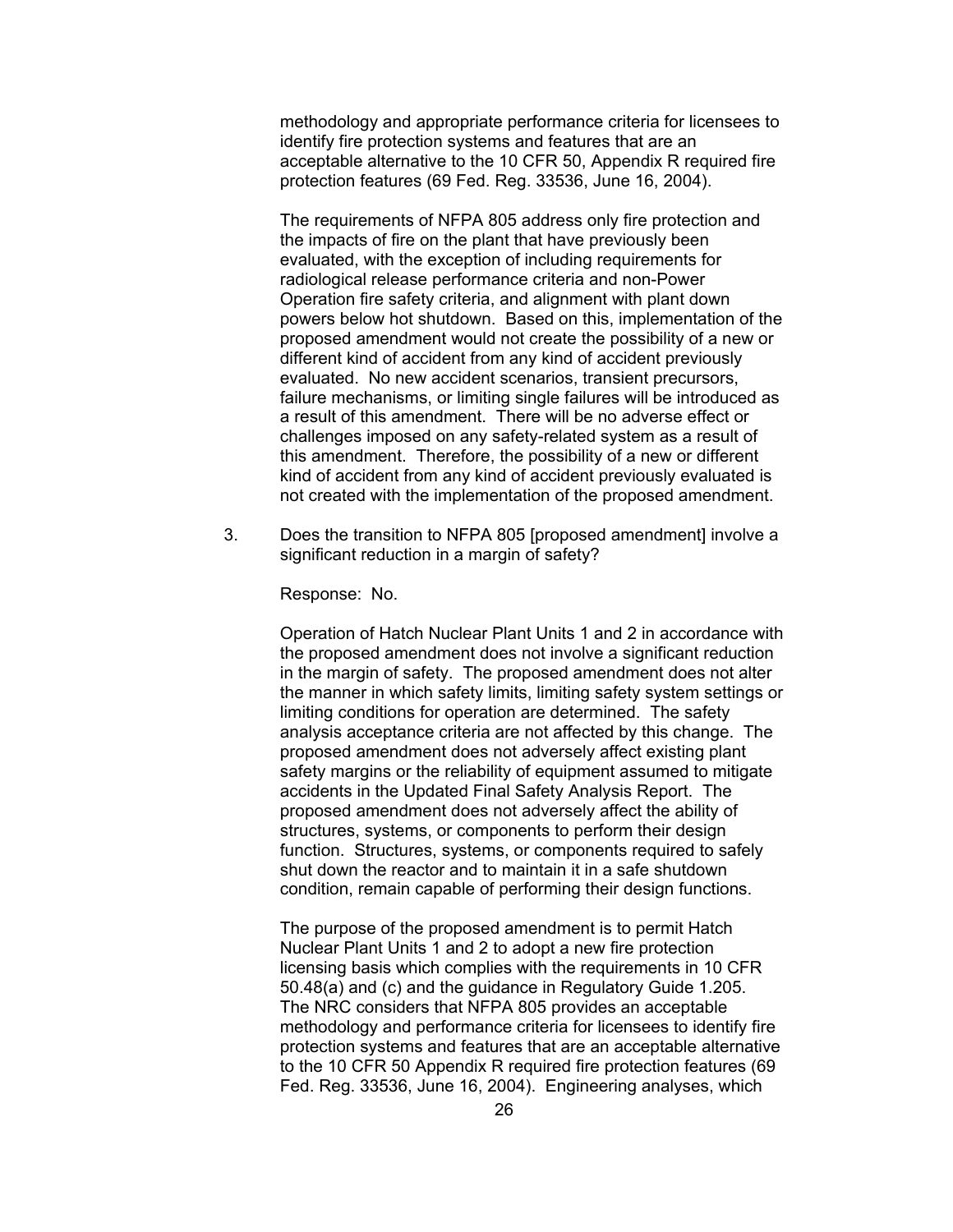may include engineering evaluations, probabilistic safety assessments, and fire modeling calculations, have been performed to demonstrate that the performance based requirements of NFPA 805 do not result in a significant reduction in the margin of safety.

The proposed changes are evaluated to ensure that risk and safety margins are kept within acceptable limits. The risk informed fire protection scenarios and resolutions ensure fire risk analyses are performed and are only successful if adequate safety margin and defense-in-depth is maintained. Therefore, the transition to NFPA 805 does not involve a significant reduction in the margin of safety.

The NRC staff has reviewed the licensee's analysis and, based on this review, it

appears that the three standards of 10 CFR 50.92(c) are satisfied. Therefore, the NRC

staff proposes to determine that the amendment request involves no significant hazards

consideration.

Attorney for licensee: Millicent Ronnlund, Vice President and General Counsel,

Southern Nuclear Operating Co., Inc., P. O. Box 1295, Birmingham, AL 35201-1295.

NRC Branch Chief: Michael T. Markley.

Southern Nuclear Operating Company, Inc., Georgia Power Company, Oglethorpe Power Corporation, Municipal Electric Authority of Georgia, City of Dalton, Georgia, Docket Nos. 50-321 and 50-366, Edwin I. Hatch Nuclear Plant, Unit Nos. 1 and 2,

Appling County, Georgia

Date of amendment request: June 7, 2018. A publicly-available version is in ADAMS under Accession No. ML18158A583.

**Description of amendment request:** The amendments would revise Renewed Facility Operating License Nos. DPR-57 and NPF-5 for the Hatch Nuclear Plant, Units 1 and 2, respectively, to add a condition to each license allowing for the implementation of the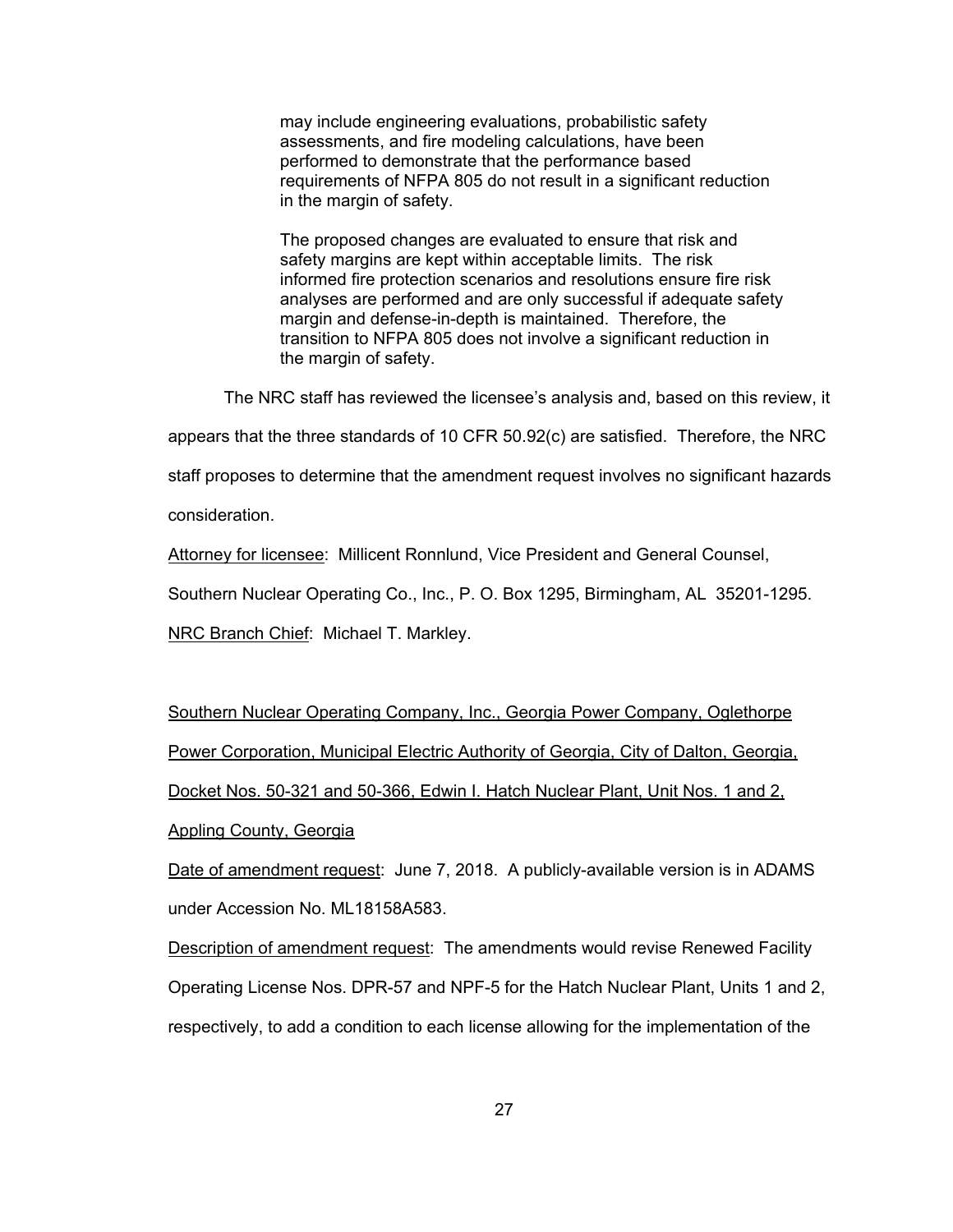provisions of 10 CFR 50.69, "Risk-informed categorization and treatment of structures,

systems and components [(SSCs)] for nuclear power reactors."

Basis for proposed no significant hazards consideration determination: As required by

10 CFR 50.91(a), the licensee has provided its analysis of the issue of no significant

hazards consideration, which is presented below:

1. Does the proposed change involve a significant increase in the probability or consequences of an accident previously evaluated?

Response: No.

The proposed change will permit the use of a risk-informed categorization process to modify the scope of SSCs subject to NRC special treatment requirements and to implement alternative treatments per the regulations. The process used to evaluate SSCs for changes to NRC special treatment requirements and the use of alternative requirements ensures the ability of the SSCs to perform their design function. The potential change to special treatment requirements does not change the design and operation of the SSCs. As a result, the proposed change does not significantly affect any initiators to accidents previously evaluated or the ability to mitigate any accidents previously evaluated. The consequences of the accidents previously evaluated are not affected because the mitigation functions performed by the SSCs assumed in the safety analysis are not being modified. The SSCs required to safely shut down the reactor and maintain it in a safe shutdown condition following an accident will continue to perform their design functions.

Therefore, the proposed change does not involve a significant increase in the probability or consequences of an accident previously evaluated.

2. Does the proposed change create the possibility of a new or different kind of accident from any accident previously evaluated?

Response: No.

The proposed change will permit the use of a risk-informed categorization process to modify the scope of SSCs subject to NRC special treatment requirements and to implement alternative treatments per the regulations. The proposed change does not change the functional requirements, configuration, or method of operation of any SSC. Under the proposed change, no additional plant equipment will be installed.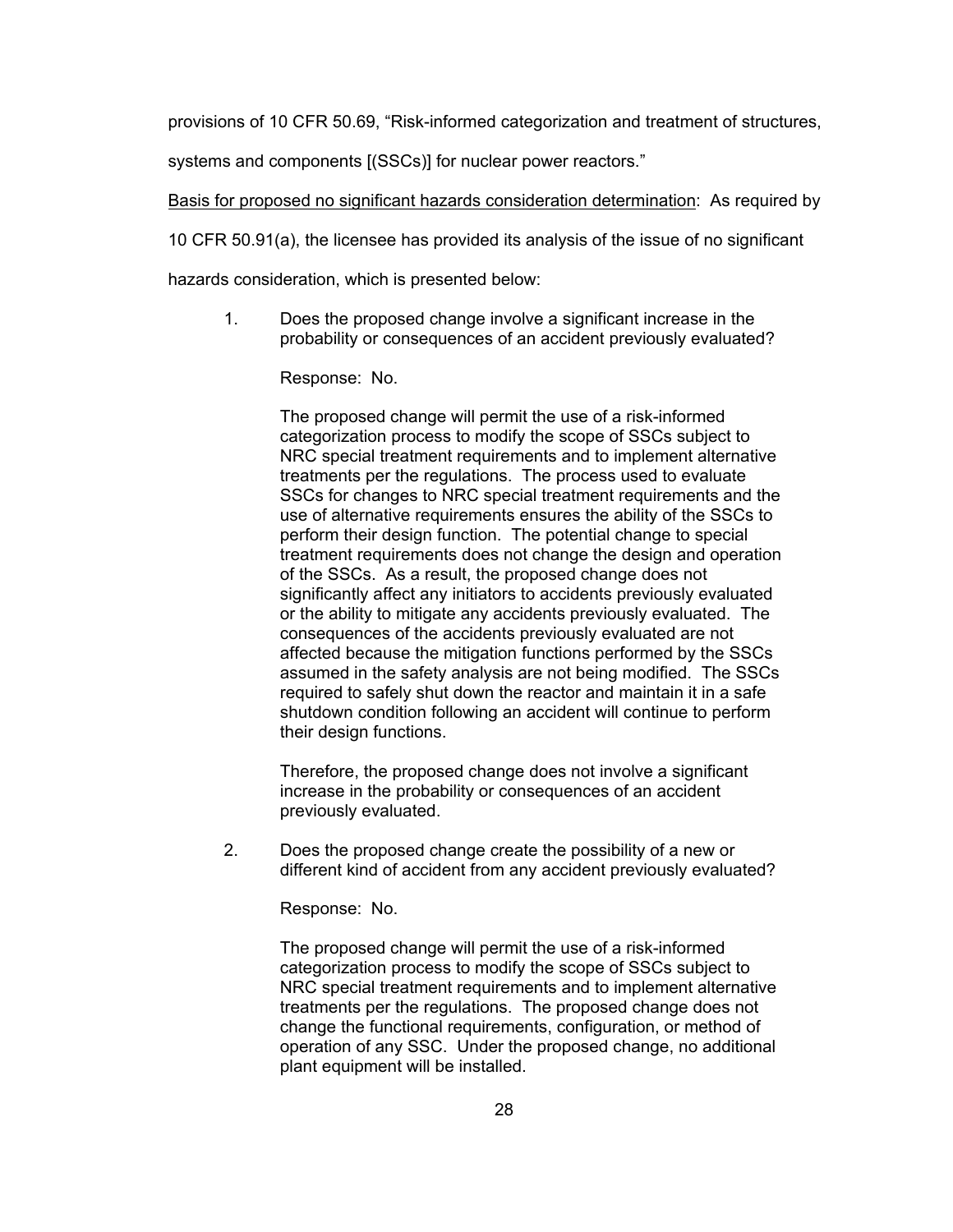Therefore, the proposed change does not create the possibility of a new or different kind of accident from any accident previously evaluated.

3. Does proposed change involve a significant reduction in a margin of safety?

Response: No.

The proposed change will permit the use of a risk-informed categorization process to modify the scope of SSCs subject to NRC special treatment requirements and to implement alternative treatments per the regulations. The proposed change does not affect any Safety Limits or operating parameters used to establish the safety margin. The safety margins included in analyses of accidents are not affected by the proposed change. The regulation requires that there be no significant effect on plant risk due to any change to the special treatment requirements for SSCs and that the SSCs continue to be capable of performing their design basis functions, as well as to perform any beyond design basis functions consistent with the categorization process and results.

Therefore, the proposed change does not involve a significant reduction in a margin of safety.

The NRC staff has reviewed the licensee's analysis and, based on this review, it

appears that the three standards of 10 CFR 50.92(c) are satisfied. Therefore, the NRC

staff proposes to determine that the amendment request involves no significant hazards

consideration.

Attorney for licensee: Millicent Ronnlund, Vice President and General Counsel, Southern

Nuclear Operating Co., Inc., P. O. Box 1295, Birmingham, AL 35201-1295.

**NRC Branch Chief: Michael T. Markley.** 

Southern Nuclear Operating Company, Inc. (SNC), Georgia Power Company,

Oglethorpe Power Corporation, Municipal Electric Authority of Georgia, City of Dalton,

Georgia, Docket Nos. 50-321 and 50-366, Edwin I. Hatch Nuclear Plant, Unit Nos. 1 and

2, Appling County, Georgia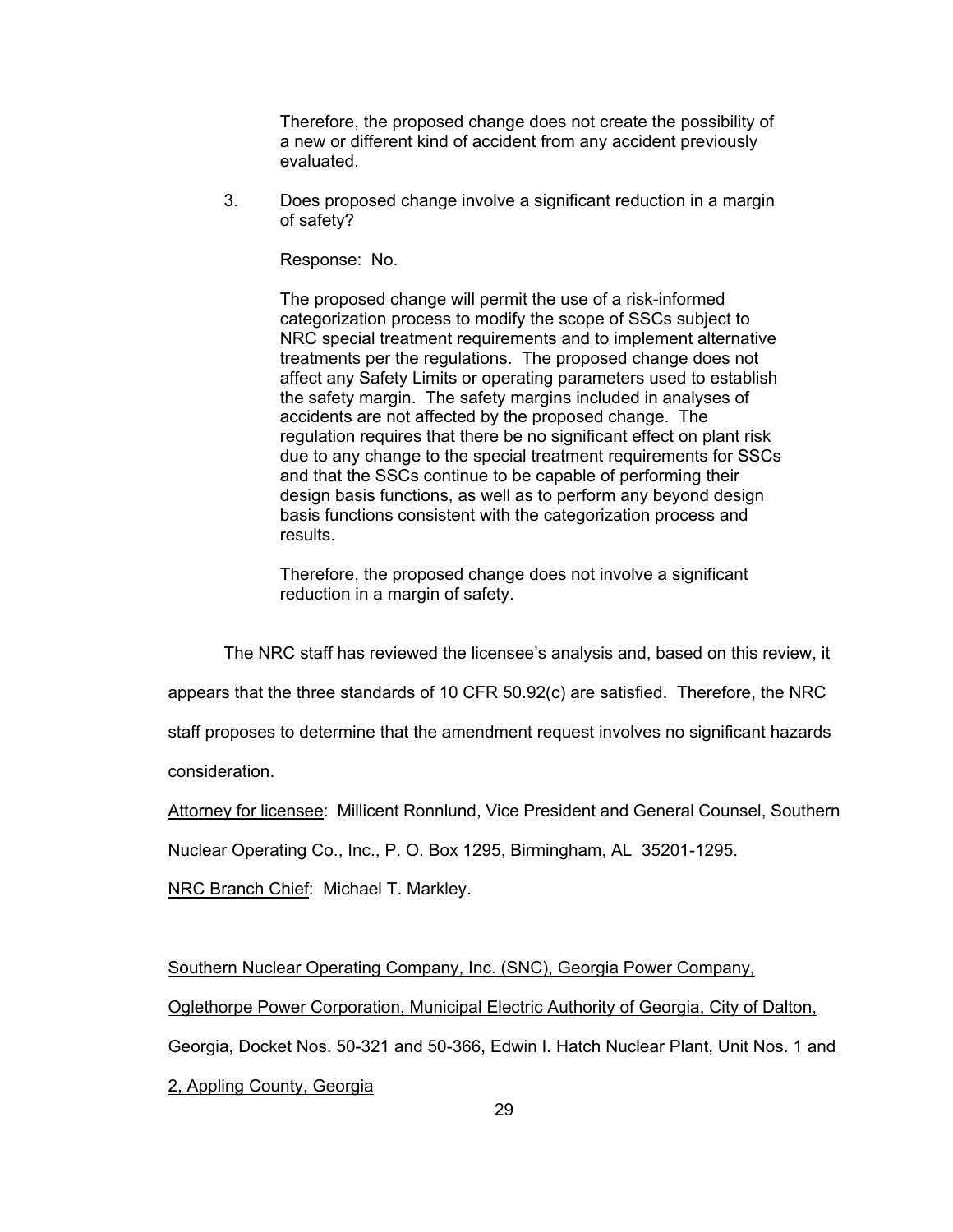Date of amendment request: October 17, 2018. A publicly-available version is in ADAMS under Accession No. ML18290A940.

Description of amendment request: The amendments would modify the required actions associated with the Hatch Nuclear Plant, Units 1 and 2, Technical Specification (TS)

3.6.4.1, "Secondary Containment," to allow up to 7 days to determine and correct the

cause of secondary containment degradation when at least one combination of standby

gas treatment (SGT) subsystems can maintain adequate secondary containment

vacuum.

Basis for proposed no significant hazards consideration determination: As required by

10 CFR 50.91(a), the licensee has provided its analysis of the issue of no significant

hazards consideration, which is presented below:

1. Does the proposed amendment involve a significant increase in the probability or consequences of an accident previously evaluated?

Response: No.

The secondary containment is not an initiator of any accident previously evaluated but is assumed to mitigate some accidents previously evaluated. However, the proposed change does not alter the design or safety function of the secondary containment or associated support systems. Therefore, the probability of an accident previously evaluated is not increased.

The consequences of accidents previously evaluated that assume the secondary containment function in accident mitigation are not altered by the proposed change. The change includes proposed requirements to verify at least one or more Operable SGT subsystems can establish and maintain vacuum within the required time assumed in the safety analysis, thereby conserving the safety analysis assumptions. Therefore, the consequences of any accident that assumes the secondary containment function are not affected by this change.

Consequently, the proposed change does not involve a significant increase in the probability or consequences of an accident previously evaluated.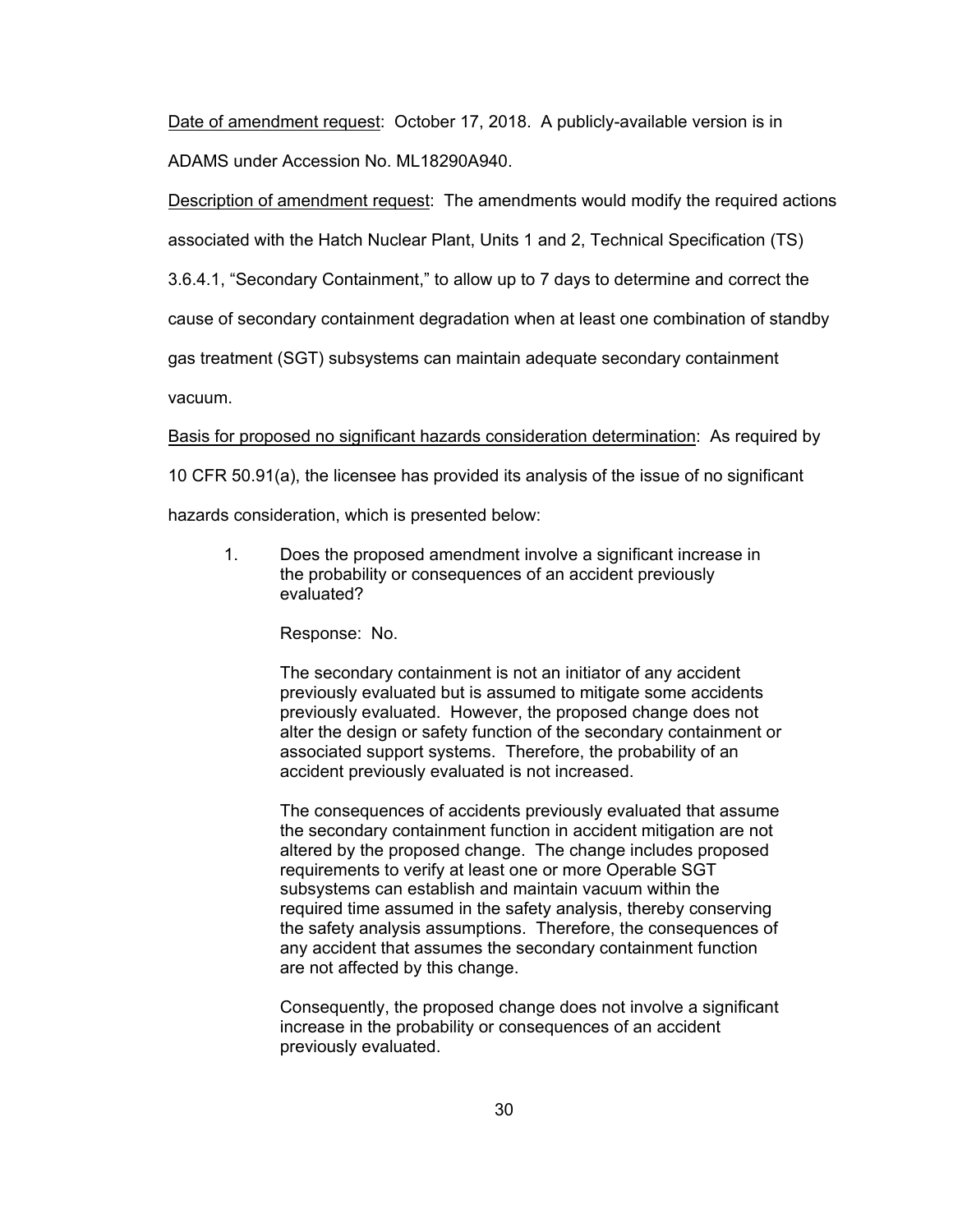2. Does the proposed amendment create the possibility of a new or different kind of accident from any accident previously evaluated?

Response: No.

The proposed change does not change the design function or operation of the secondary containment function. No plant modifications or changes to the plant configuration or method of operation are involved. The change includes proposed requirements to verify at least one or more Operable SGT subsystems can establish and maintain vacuum within the required time assumed in the safety analysis.

Therefore, the proposed change does not create the possibility of a new or different kind of accident from any accident previously evaluated.

3. Does proposed amendment involve a significant reduction in a margin of safety?

Response: No.

The proposed change does not affect any of the controlling values or parameters used to avoid exceeding regulatory or licensing limits. The proposed change does not exceed or alter the design basis or safety limits, or any limiting safety system settings. The requirement for the secondary containment to perform its designated safety function is unaffected. The proposed change provides additional action requirements similar to action requirements currently provided in the SGT system TS for a similar condition. The risk of providing additional time to restore the leak-tightness of the secondary containment to support any combination of SGT subsystems is offset by the proposed requirements to verify at least one or more Operable SGT subsystems can establish and maintain vacuum within the required time periods. Because the secondary containments for both Units 1 and 2 are interconnected during plant operation, the proposed change also reduces the need for a dual unit shutdown and the associated risk during this condition by allowing more time to identify the degraded components and restore the secondary containments to Operable status. SNC has determined that the acceptability of the allowable outage time for a single SGT subsystem, which was previously evaluated, is also acceptable for the allowable outage time for the secondary containment in the proposed conditions.

Therefore, the proposed change does not involve a significant reduction in a margin of safety.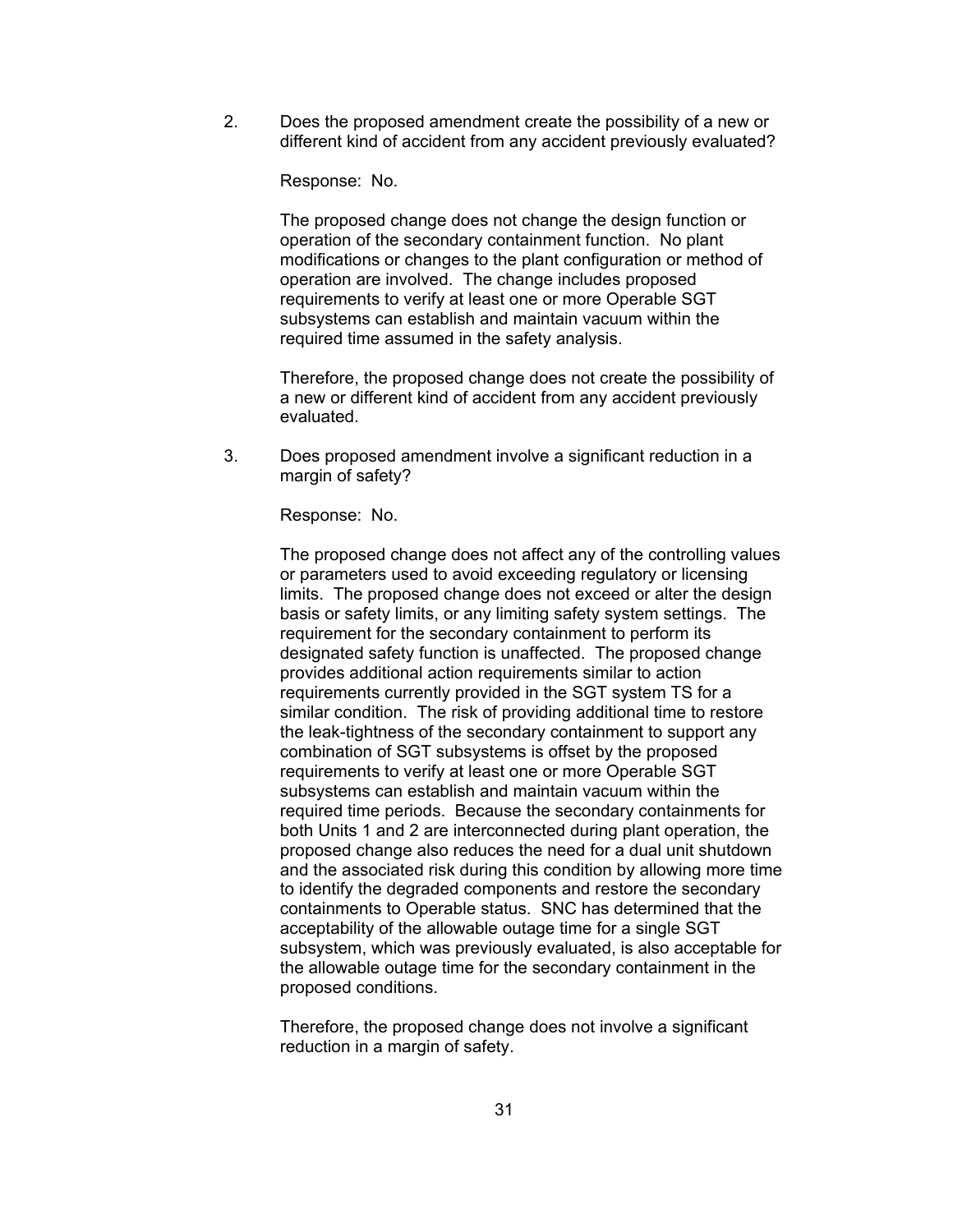The NRC staff has reviewed the licensee's analysis and, based on this review, it appears that the three standards of 10 CFR 50.92(c) are satisfied. Therefore, the NRC staff proposes to determine that the amendment request involves no significant hazards consideration.

Attorney for licensee: Millicent Ronnlund, Vice President and General Counsel, Southern Nuclear Operating Co., Inc., P. O. Box 1295, Birmingham, AL 35201-1295. **NRC Branch Chief: Michael T. Markley.** 

# Virginia Electric and Power Company, Docket Nos. 50-338 and 50-339, North Anna Power Station, Units No. 1 and No. 2, Louisa County, Virginia

Date of amendment request: November 19, 2018. A publicly-available version is in ADAMS under Accession No. ML18334A106.

Description of amendment request: The amendments would revise Renewed Facility Operating License Nos. NPF-4 and NPF-7 for the North Anna Power Station, Units 1 and 2, respectively, by approving the installation of two non-safety-related water headers (fire protection and domestic water) within the safety-related flood protection dike, along with corresponding changes to the Updated Final Safety Analysis Report (UFSAR). Basis for proposed no significant hazards consideration determination: As required by 10 CFR 50.91(a), the licensee has provided its analysis of the issue of no significant hazards consideration, which is presented below:

1. Does the proposed amendment involve a significant increase in the probability or consequences of an accident previously evaluated?

Response: No.

The change revises the UFSAR to reflect the addition of non safety-related, underground, fire protection and domestic water system piping within the safety-related flood protection dike west of the Unit 2 Turbine Building. Failure of non safety-related piping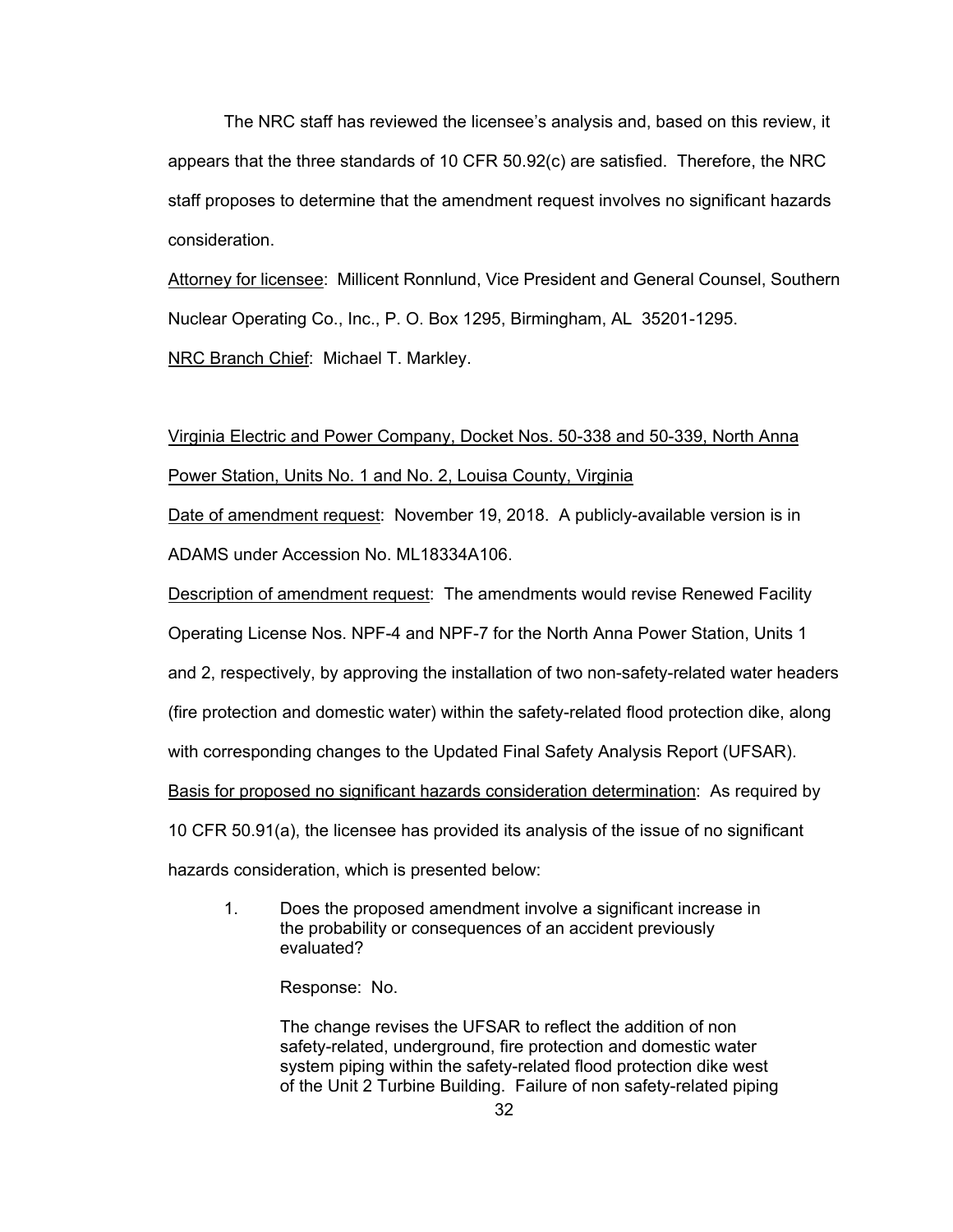within the flood protection dike or failure of the flood protection dike is not an initiator of any accident previously evaluated. The modification does not significantly increase the probability of a failure to the flood protection dike. The technical evaluation for the change shows that slope stability for the flood protection dike is maintained in the event of a non safety-related piping failure. In addition, existing inspections and surveillances are adequate to identify piping leaks or breaks prior to failure of the flood protection dike. In the event a piping break causes a failure of the flood protection dike, a risk review indicates that the probability of this occurring with consequences to be low (not significant).

2. Does the proposed amendment create the possibility of a new or different kind of accident from any accident previously evaluated?

Response: No.

The change revises the UFSAR to reflect the addition of non safety-related, underground, fire protection and domestic water system piping within the safety-related flood protection dike. The flood protection dike is located west of the Unit 2 Turbine and Service Buildings, and provides flood protection to those buildings if Lake Anna reached the PMF [probable maximum flood] level. The addition of the non safety-related piping within the flood protection dike does not change the design function or operation of the flood protection dike. A failure of the flood protection dike is not an accident initiator. Failure of the non safety-related piping could potentially degrade the safety-related flood protection dike; however, it does not introduce a new or different kind of accident from any accident previously evaluated.

3. Does proposed amendment involve a significant reduction in a margin of safety?

Response: No.

The change has no significant impact on margins of safety. The installation of the non safety-related piping does not result in a reduction of a peak flood protection dike height. An analysis demonstrated that slope stability is maintained and factors of safety are well within acceptable limits during installation and following installation, including in the event of a pipe break. Therefore, the proposed change does not involve a significant reduction in a margin of safety.

The NRC staff has reviewed the licensee's analysis and, based on this review, it

appears that the three standards of 10 CFR 50.92(c) are satisfied. Therefore, the NRC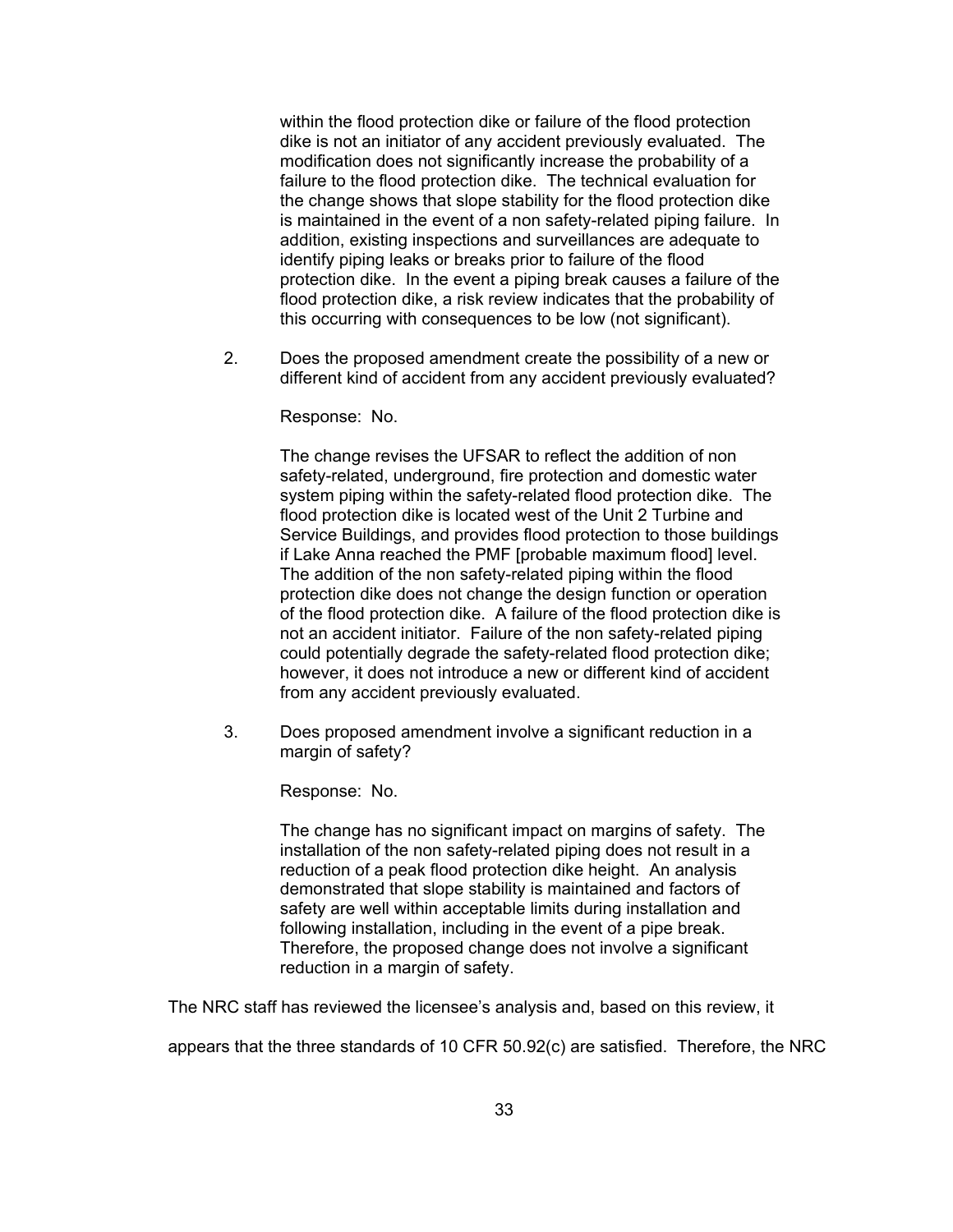staff proposes to determine that the amendment request involves no significant hazards consideration.

Attorney for licensee: Mr. W.S. Blair, Senior Counsel, Dominion Energy Services, Inc., 120 Tredegar Street, RS-2, Richmond, VA 23219.

**NRC Branch Chief: Michael T. Markley.** 

# **IV. Notice of Issuance of Amendments to Facility Operating Licenses and Combined Licenses**

During the period since publication of the last biweekly notice, the Commission has issued the following amendments. The Commission has determined for each of these amendments that the application complies with the standards and requirements of the Atomic Energy Act of 1954, as amended (the Act), and the Commission's rules and regulations. The Commission has made appropriate findings as required by the Act and the Commission's rules and regulations in 10 CFR chapter I, which are set forth in the license amendment.

A notice of consideration of issuance of amendment to facility operating license or combined license, as applicable, proposed no significant hazards consideration determination, and opportunity for a hearing in connection with these actions, was published in the *Federal Register* as indicated.

Unless otherwise indicated, the Commission has determined that these amendments satisfy the criteria for categorical exclusion in accordance with 10 CFR 51.22. Therefore, pursuant to 10 CFR 51.22(b), no environmental impact statement or environmental assessment need be prepared for these amendments. If the Commission has prepared an environmental assessment under the special circumstances provision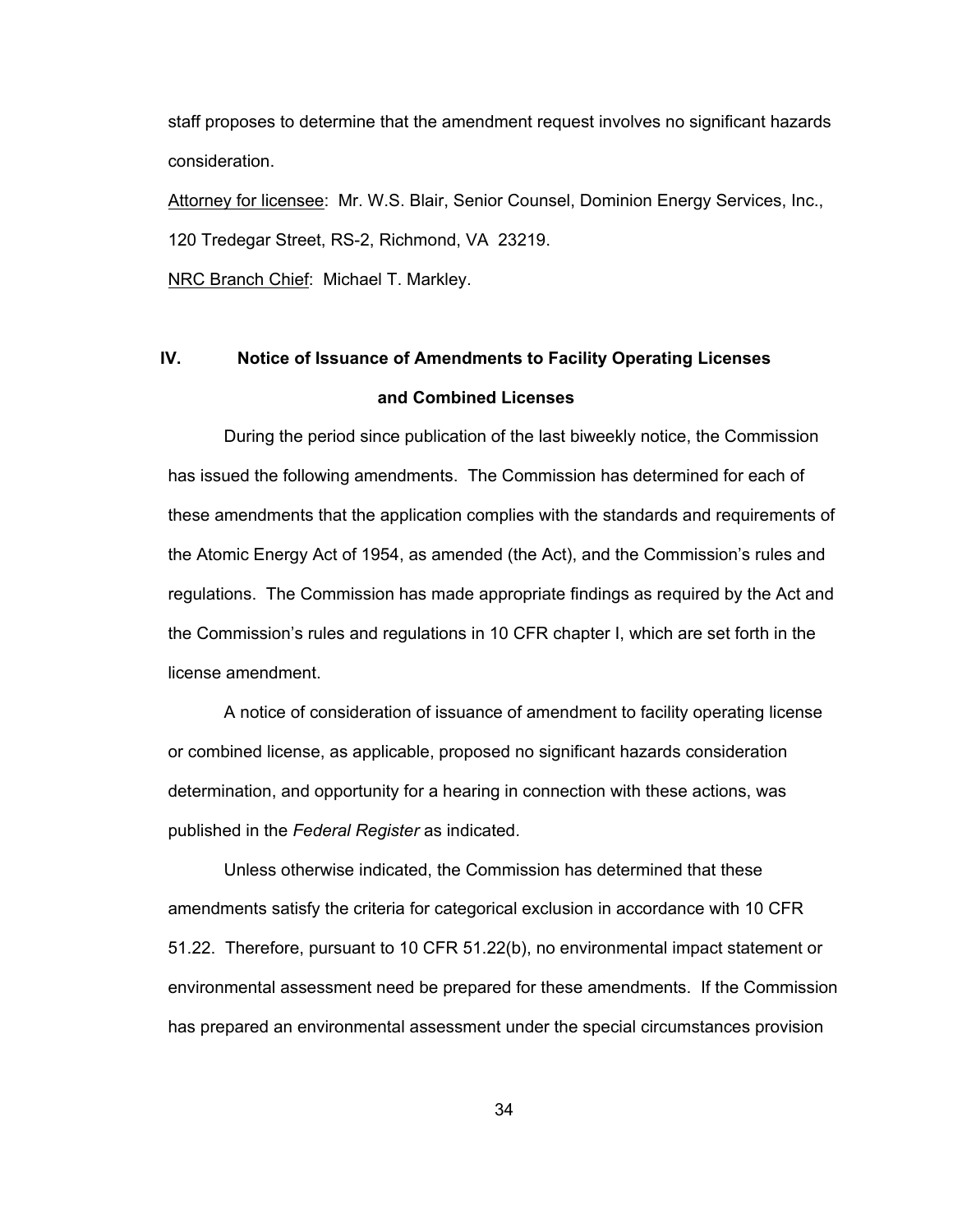in 10 CFR 51.22(b) and has made a determination based on that assessment, it is so indicated.

For further details with respect to the action see (1) the applications for amendment, (2) the amendment, and (3) the Commission's related letter, Safety Evaluation and/or Environmental Assessment as indicated. All of these items can be accessed as described in the "Obtaining Information and Submitting Comments" section of this document.

Exelon Generation Company, LLC, and PSEG Nuclear LLC, Docket Nos. 50-277 and 50-278, Peach Bottom Atomic Power Station, Units 2 and 3, York and Lancaster Counties, Pennsylvania

Date of amendment request: August 27, 2018.

Brief description of amendments: The amendments revised compensatory measures in the Peach Bottom Atomic Power Station, Units 2 and 3, Technical Requirements Manual to permit operation of the Leading Edge Flow Meter (LEFM) system at three separate intermediate power levels for an indefinite period when the mass flow input to the core thermal power calculation is from one, two, or three feedwater lines in Check mode with none in Fail mode, and to permit operation of the LEFM system at a fourth intermediate power level when not more than one LEFM is in Fail mode and flow measurement is being provided by the associated feedwater flow nozzle. The changes allow operation at power levels commensurate with the uncertainties in the measurement of core thermal power and reduce the magnitude of the required reactivity maneuver and plant power level change for degradation of the LEFM system.

Date of issuance: February 26, 2019.

Effective date: As of the date of issuance and shall be implemented immediately upon issuance.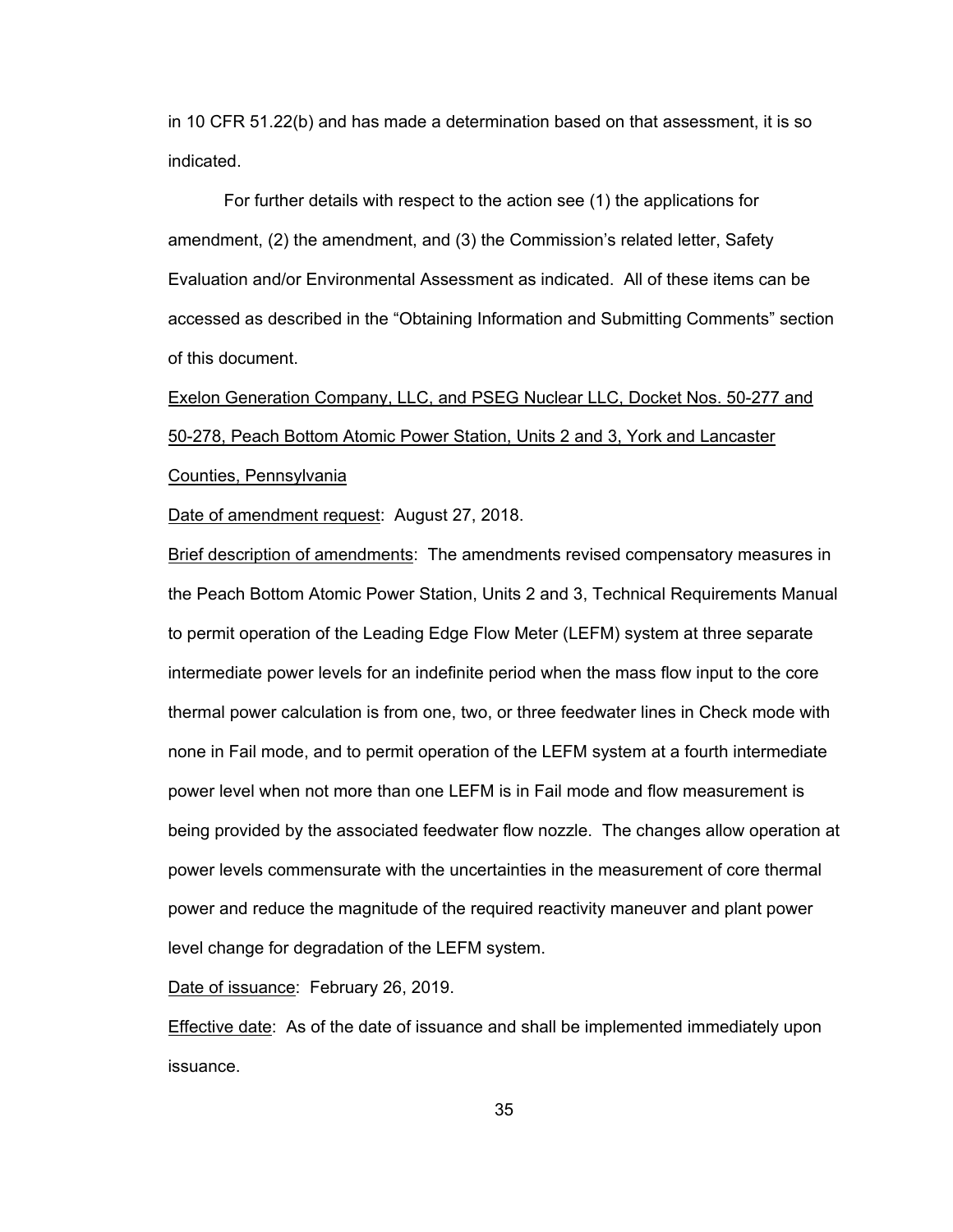Amendment Nos.: 324 (Unit 2) and 327 (Unit 3). A publicly-available version is in ADAMS under Accession No. ML19039A223; documents related to these amendments are listed in the Safety Evaluation enclosed with the amendments.

Renewed Facility Operating License Nos. DPR-44 and DPR-56: The amendments revised Section 3.20 of the Technical Requirements Manual.

Date of initial notice in *Federal Register*: November 6, 2018 (83 FR 55566).

The Commission's related evaluation of the amendments is contained in a Safety Evaluation dated February 26, 2019.

No significant hazards consideration comments received: No.

Exelon Generation Company, LLC, Docket Nos. 50-277 and 50-278, Peach Bottom Atomic Power Station, Units 2 and 3, York County, Pennsylvania

Date of amendment request: May 30, 2018, as supplemented by letter dated December 6, 2018.

Brief description of amendments: The amendments revised the Peach Bottom Atomic Power Station, Units 2 and 3, Technical Specifications to allow continued operation with two safety relief valves/safety valves out of service and to increase the reactor coolant system pressure safety limit. Specifically, the amendments revised Technical Specification Safety Limit 2.1.2 and Limiting Condition for Operation 3.4.3 for both Units 2 and 3.

Date of issuance: February 26, 2019.

**Effective date:** As of the date of issuance and shall be implemented within 60 days of issuance.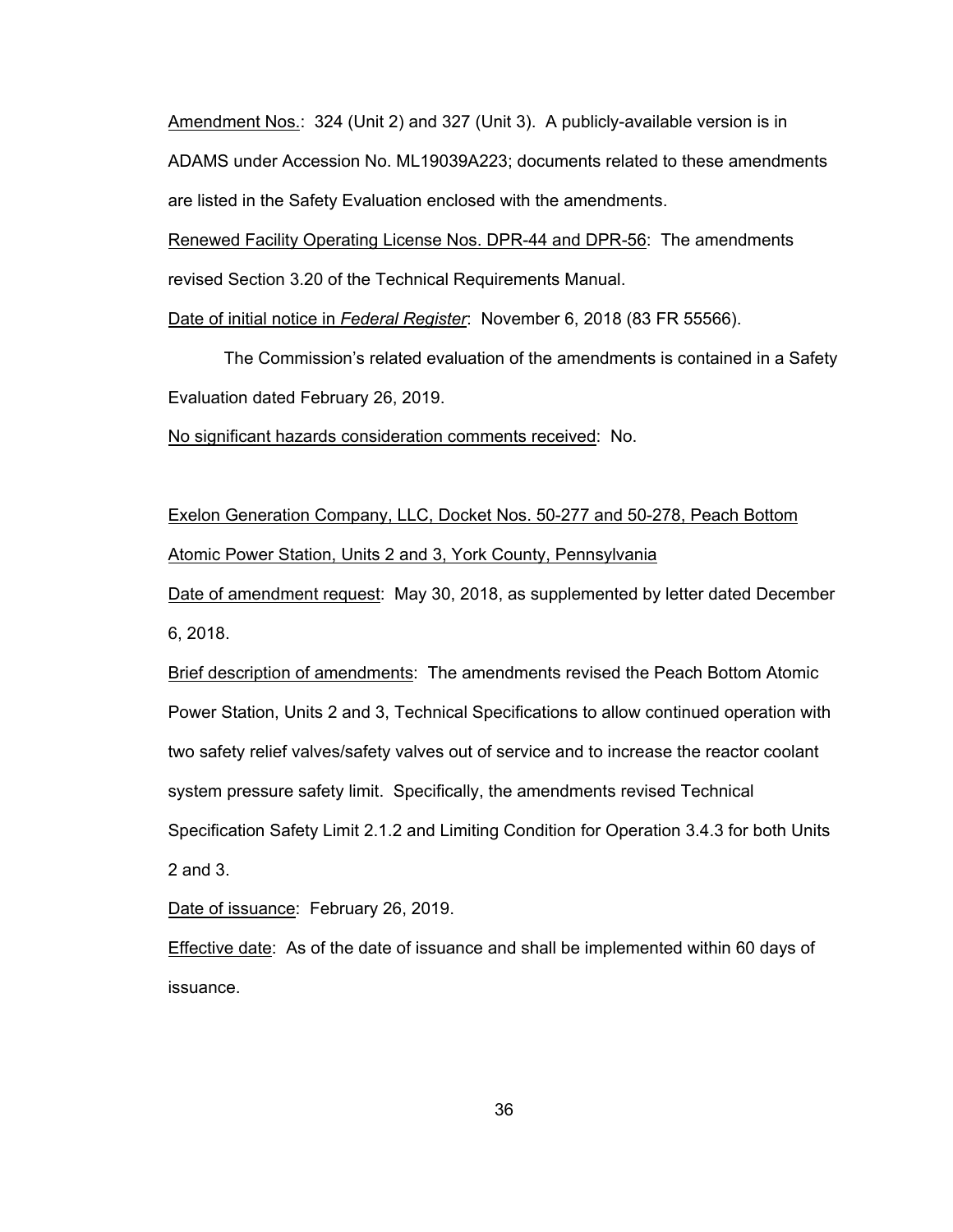Amendment Nos.: 323 (Unit 2) and 326 (Unit 3). A publicly-available version is in ADAMS under Accession No. ML19011A325; documents related to these amendments are listed in the Safety Evaluation enclosed with the amendments.

Renewed Facility Operating License Nos. DPR-44 and DPR-56: The amendments revised the Renewed Facility Operating Licenses and Technical Specifications. Date of initial notice in *Federal Register*: November 6, 2018 (83 FR 55564). The supplemental letter dated December 6, 2018, provided additional information that clarified the application, did not expand the scope of the application as originally noticed, and did not change the NRC staff's original proposed no significant hazards consideration determined as published in the *Federal Register*.

The Commission's related evaluation of the amendments is contained in a Safety Evaluation dated February 26, 2019.

No significant hazards consideration comments received: No.

Exelon Generation Company, LLC, Docket Nos. 50-352 and 50-353, Limerick

Generating Station, Units 1 and 2, Montgomery County, Pennsylvania

Date of amendment request: August 23, 2018.

Brief description of amendments: The amendments modified the Technical Specification requirements for inoperable dynamic restraints (snubbers) by adding a new Limiting Condition for Operation (LCO) 3.0.8. The changes are based on Technical Specifications Task Force (TSTF) Traveler TSTF 372, Revision 4, "Addition of LCO 3.0.8, Inoperability of Snubbers."

Date of issuance: February 28, 2019.

Effective date: As of the date of issuance and shall be implemented no later than May 31, 2019.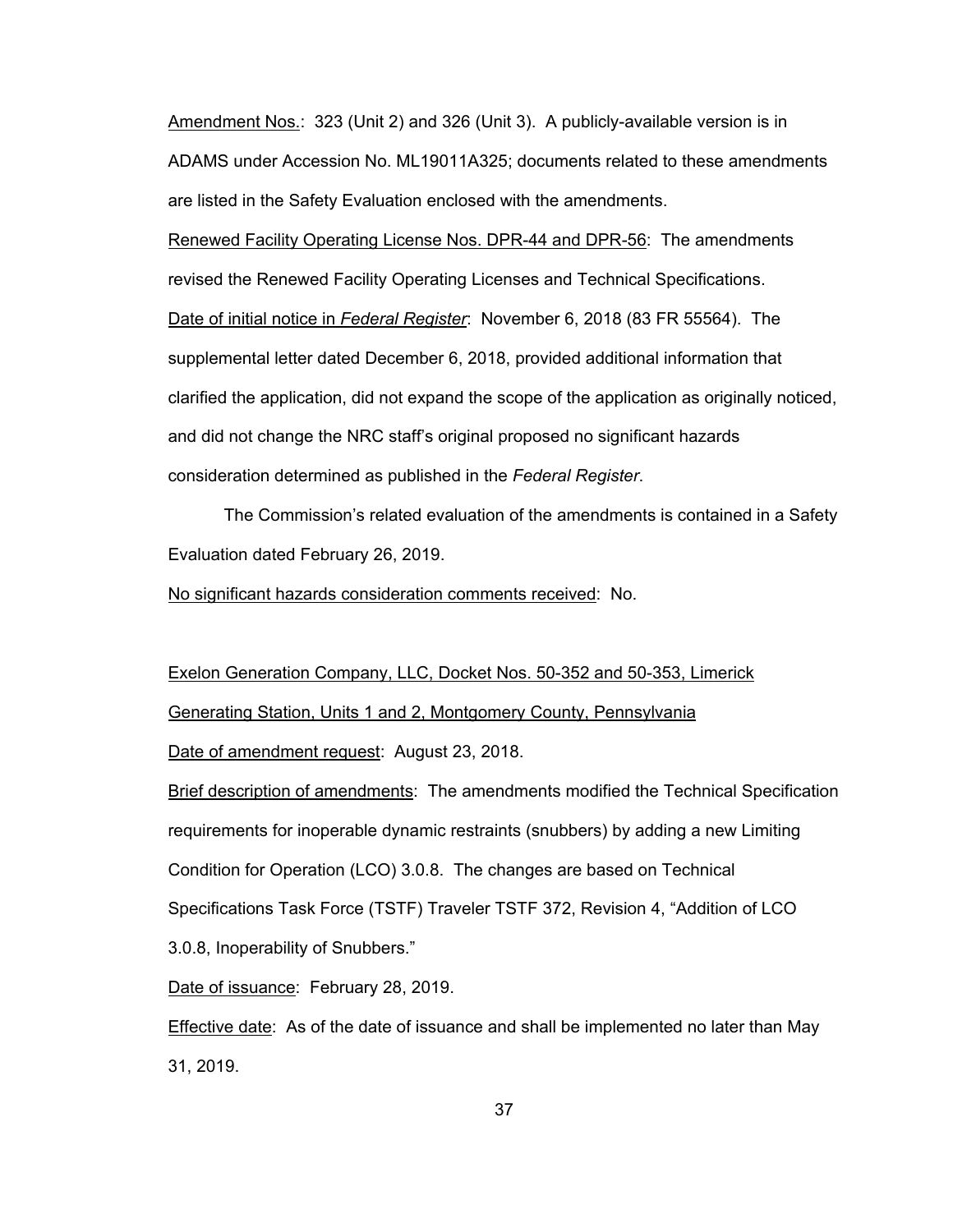Amendment Nos.: 234 and 197. A publicly-available version is in ADAMS under Accession No. ML19036A913; documents related to these amendments are listed in the Safety Evaluation enclosed with the amendments.

Renewed Facility Operating License Nos. NPF-39 and NPF-85: The amendments revised the Renewed Facility Operating License and Technical Specifications. Date of initial notice in *Federal Register*: October 23, 2018 (83 FR 53513).

The Commission's related evaluation of the amendments is contained in a Safety Evaluation dated February 28, 2019.

No significant hazards consideration comments received: No.

FirstEnergy Nuclear Operating Company, Docket No. 50-412, Beaver Valley Power Station, Unit 2, Beaver County, Pennsylvania

Date of amendment request: March 28, 2018, as supplemented by letter dated October 28, 2018.

Brief description of amendment: The amendment revised various Technical Specification (TS) sections associated with steam generators to allow the use of Westinghouse leak-limiting Alloy 800 sleeves for an additional three fuel cycles of operation, bringing the total usage time from five to eight fuel cycles of operation. The Technical Specification changes also clarified wording in two sections related to use of the leak-limiting Alloy 800 sleeves.

Date of issuance: February 25, 2019.

Effective date: As of the date of issuance and shall be implemented within 60 days. Amendment No.: 193. A publicly-available version is in ADAMS under Accession No. ML18348B206; documents related to this amendment are listed in the Safety Evaluation enclosed with the amendment.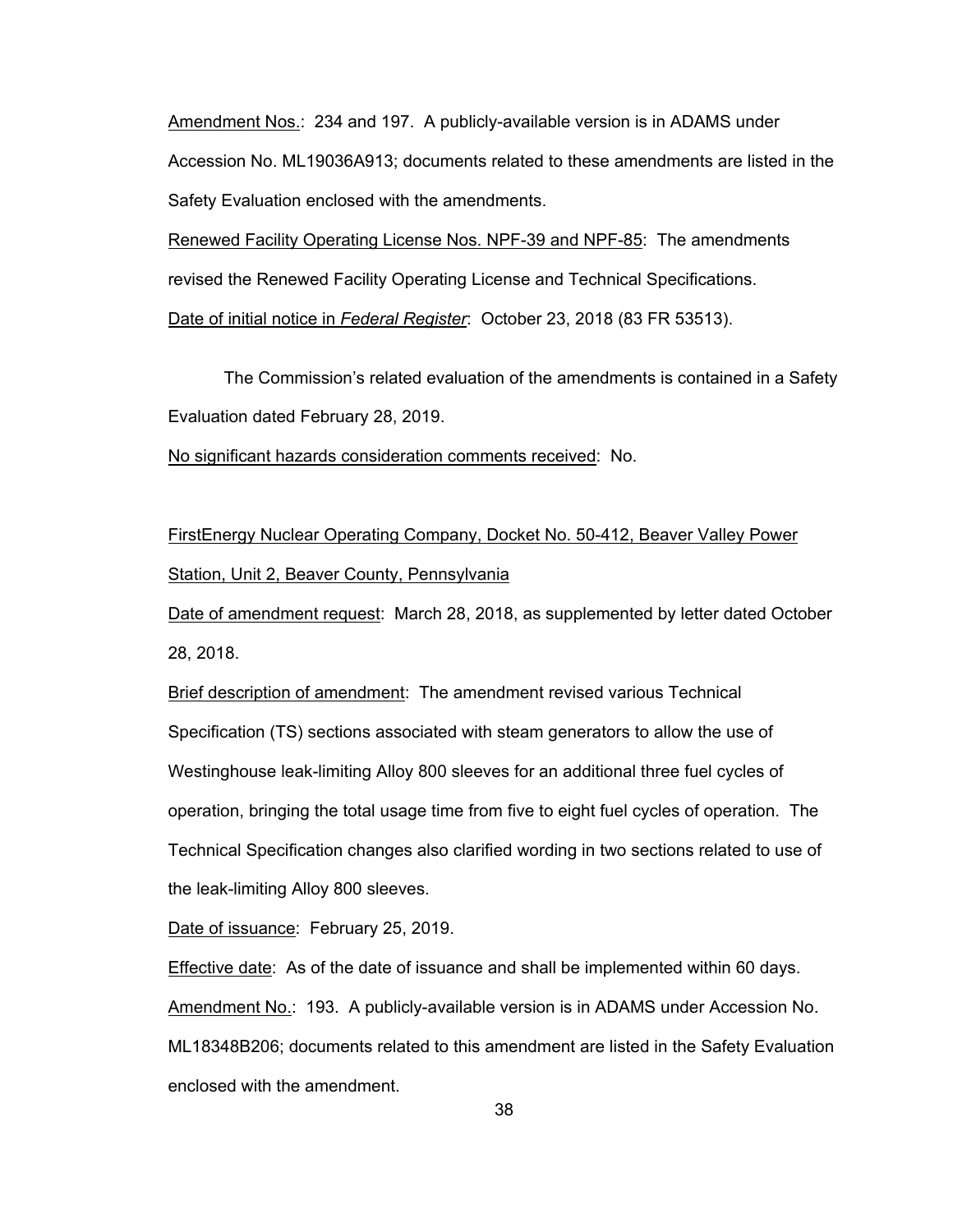Renewed Facility Operating License No. NPF-73: The amendment revised the Renewed Facility Operating License and Technical Specifications.

Date of initial notice in *Federal Register*: June 5, 2018 (83 FR 26105). The supplemental letter dated October 28, 2018, provided additional information that clarified the application, did not expand the scope of the application as originally noticed, and did not change the NRC staff's original proposed no significant hazards consideration determination as published in the *Federal Register*.

The Commission's related evaluation of the amendments is contained in a safety evaluation dated February 25, 2019.

No significant hazards consideration comments received: No.

PSEG Nuclear LLC, Docket Nos. 50-354, 50-272, and 50-311, Hope Creek Generating Station (Hope Creek) and Salem Nuclear Generating Station (Salem), Unit Nos. 1 and 2, Salem County, New Jersey

Date of amendment request: June 29, 2018.

Brief description of amendments: The amendments revised Technical Specification requirements in Section 3/4.0*, "*Applicability," regarding limiting condition for operation and surveillance requirement usage. These changes are consistent with NRC-approved Technical Specifications Task Force (TSTF) Traveler TSTF-529, "Clarify Use and Application Rules."

Date of issuance: March 6, 2019.

Effective date: As of the date of issuance and shall be implemented within 60 days of issuance.

Amendment Nos.: 214 (Hope Creek), 327 (Salem, Unit No. 1), and 308 (Salem, Unit No. 2). A publicly-available version is in ADAMS under Accession No. ML19044A627;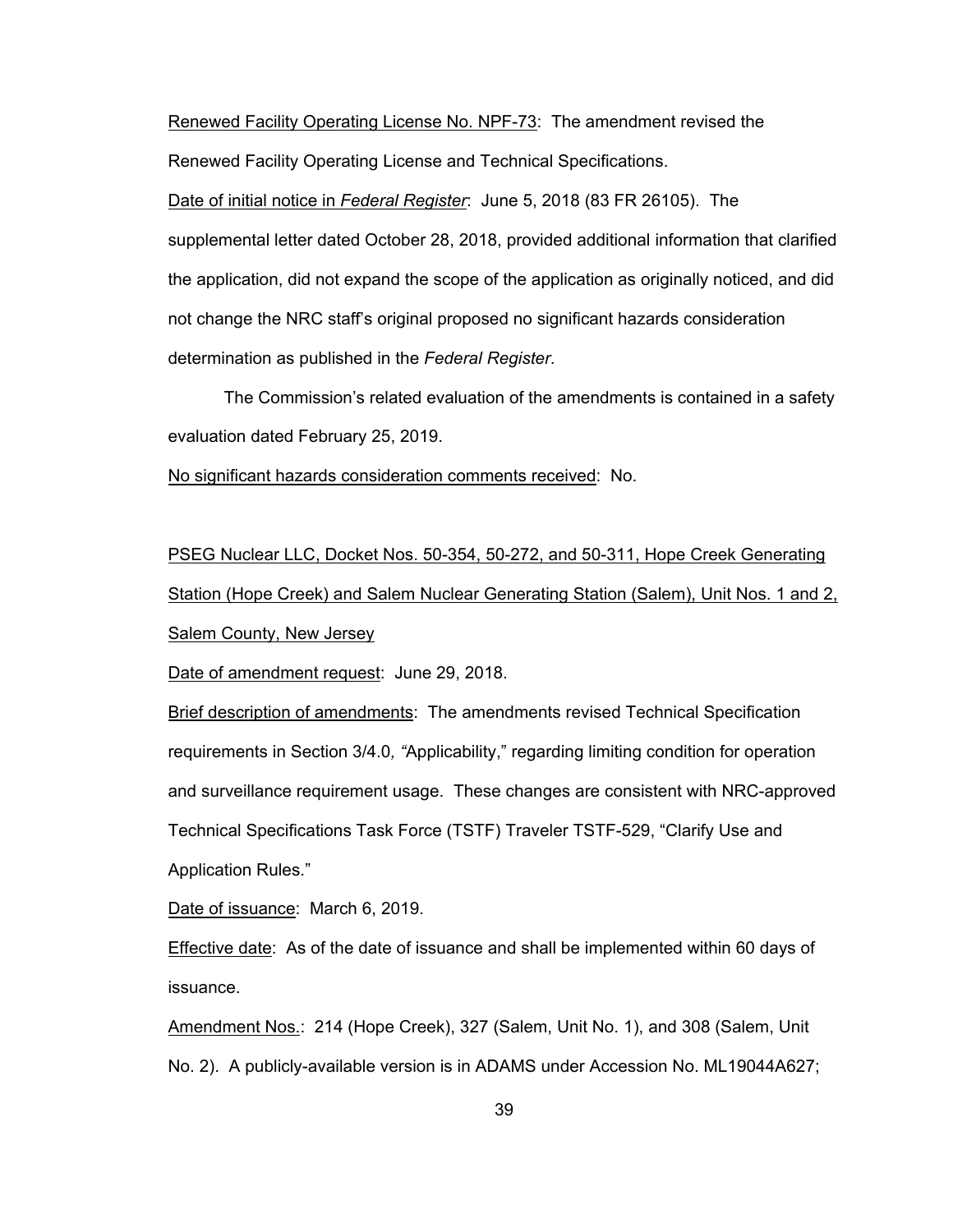documents related to these amendments are listed in the Safety Evaluation enclosed with the amendments.

Renewed Facility Operating License Nos. NPF-57, DPR-70, and DPR-75: The amendments revised the Renewed Facility Operating Licenses and Technical Specifications.

Date of initial notice in *Federal Register*: August 14, 2018 (83 FR 40351).

The Commission's related evaluation of the amendments is contained in a Safety Evaluation dated March 6, 2019.

No significant hazards consideration comments received: No.

South Carolina Electric & Gas Company, South Carolina Public Service Authority, Docket No. 50-395, Virgil C. Summer Nuclear Station, Unit No. 1, Fairfield County, South Carolina

Date of amendment request: October 8, 2018, as supplemented by letter dated February 22, 2019.

Brief description of amendment: The amendment revised the surveillance frequency of Technical Specification 3/4.4.6 Reactor Coolant System Leakage, Surveillance Requirement 4.4.6.2.2 a, to allow the reactor coolant system pressure isolation valve leakage test to be extended to a performance-based frequency not to exceed 3 refueling outages (to a maximum of 60 months) following two consecutive satisfactory tests. Date of issuance: March 7, 2019.

**Effective date:** As of the date of issuance and shall be implemented within 60 days of issuance.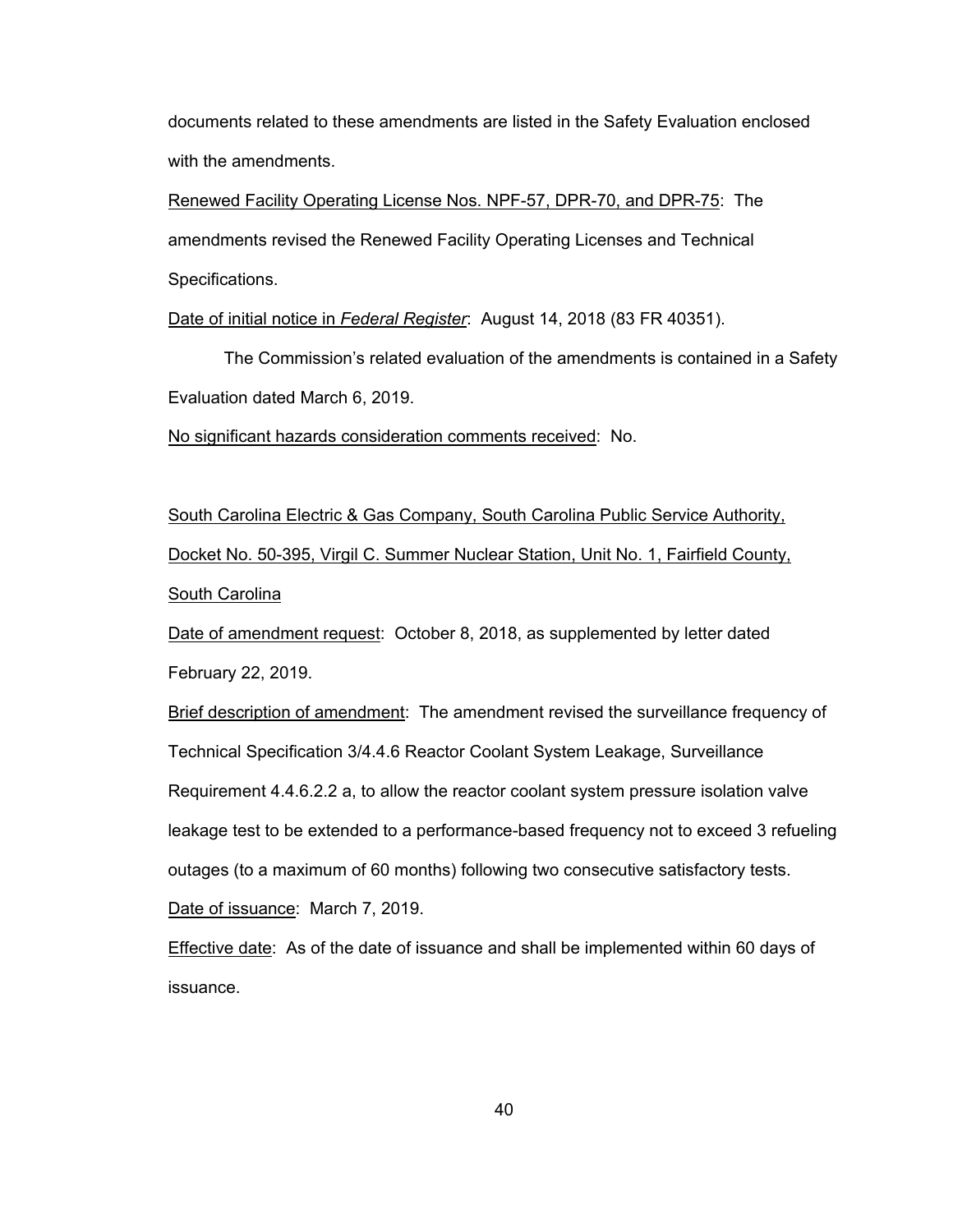Amendment No.: 213. A publicly-available version is in ADAMS under Accession No. ML19023A420, documents related to this amendment are listed in the Safety Evaluation enclosed with the amendment.

Renewed Facility Operating License No. NPF-12: The amendment revised the Renewed Facility Operating License and the Technical Specification.

Date of initial notice in *Federal Register*: November 20, 2018 (83 FR 58615). The supplemental letter dated February 22, 2019, provided additional information that clarified the application, did not expand the scope of the application as originally noticed, and did not change the staff's original proposed no significant hazards consideration determination as published in the *Federal Register*.

The Commission's related evaluation of the amendment is contained in a Safety Evaluation dated March 7, 2019.

No significant hazards consideration comments received: No.

Virginia Electric and Power Company, Docket Nos. 50-338 and 50-339, North Anna Power Station (North Anna), Unit Nos. 1 and 2, Louisa County, Virginia, and Docket Nos. 50-280 and 50-281, Surry Power Station (Surry), Unit Nos. 1 and 2, Surry County, Virginia

Date of amendment request: January 16, 2018, as supplemented by letters dated June 13, and September 18, 2018.

Brief description of amendments: The amendments authorized changes to the North Anna and Surry emergency plans and allowed the consolidation of both sites' previous emergency operations facilities into a central emergency operations facility.

Date of issuance: February 27, 2019.